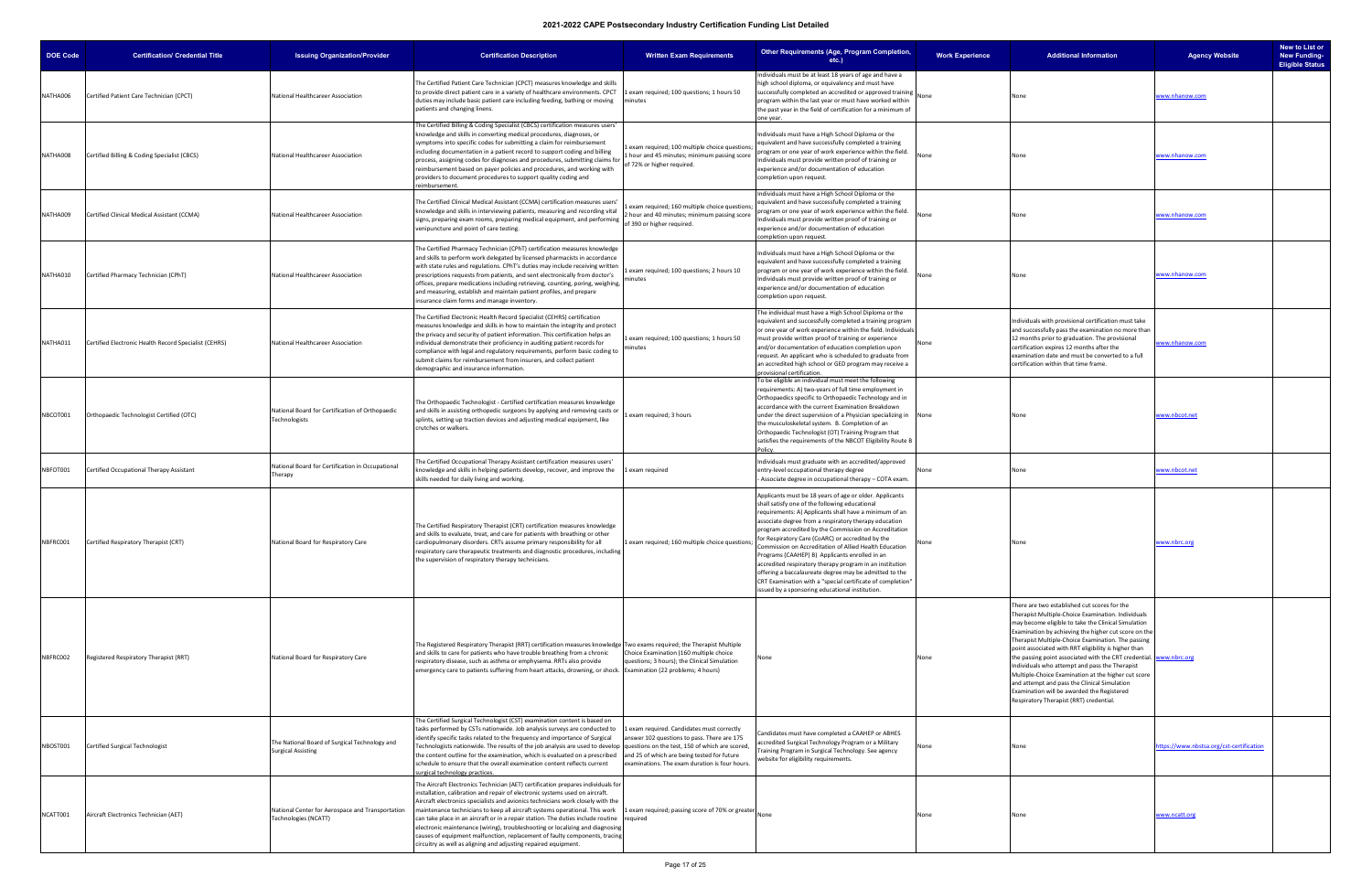| <b>DOE Code</b> | <b>Certification/ Credential Title</b>                                                             | <b>Issuing Organization/Provider</b>                             | <b>Certification Description</b>                                                                                                                                                                                                                                                                                                                                                                                                                                                                                                                                                        | <b>Written Exam Requirements</b>                                                                               | Other Requirements (Age, Program Completion,<br>$etc.$ )                                                                                                                                                                                                                                                                                                                    | <b>Work Experience</b>                                                                                                                                    | <b>Additional Information</b>                                                             | <b>Agency Website</b>  | New to List or<br><b>New Funding-</b><br><b>Eligible Status</b> |
|-----------------|----------------------------------------------------------------------------------------------------|------------------------------------------------------------------|-----------------------------------------------------------------------------------------------------------------------------------------------------------------------------------------------------------------------------------------------------------------------------------------------------------------------------------------------------------------------------------------------------------------------------------------------------------------------------------------------------------------------------------------------------------------------------------------|----------------------------------------------------------------------------------------------------------------|-----------------------------------------------------------------------------------------------------------------------------------------------------------------------------------------------------------------------------------------------------------------------------------------------------------------------------------------------------------------------------|-----------------------------------------------------------------------------------------------------------------------------------------------------------|-------------------------------------------------------------------------------------------|------------------------|-----------------------------------------------------------------|
| NCCER211        | NCCER Electrical - Level 4 (Postsecondary)                                                         | National Center for Construction Education &<br>Research (NCCER) | The Electrical - Level 4 credential measures knowledge and skills in load<br>calculations feeders & services; health care facilities; standby and emergency<br>systems; basic electronic theory; fire alarm systems; specialty transformers;<br>HVAC controls; heat tracing and freeze protection; motor operation and<br>maintenance; medium-voltage terminations/splices; special locations; and<br>fundamentals of crew leadership.                                                                                                                                                  | 13 module-based written and performance<br>exams are required.                                                 | None                                                                                                                                                                                                                                                                                                                                                                        | None                                                                                                                                                      | The CORE: Introduction to Craft Skills certification is<br>equired for all NCCER trades.  | www.nccer.org          |                                                                 |
| NCCER222        | NCCER HVAC - Level 4 (Postsecondary)                                                               | National Center for Construction Education &<br>Research (NCCER) | The HVAC - Level 4 credential measures knowledge and skills in water<br>treatment; indoor air quality; energy conservation equipment; building<br>management systems; system air balancing; system startup and shutdown;<br>construction drawings and specifications; heating and cooling system design; exams are required.<br>commercial/industrial refrigeration systems; alternative and specialized<br>heating and cooling systems; and fundamentals of crew leadership.                                                                                                           | 11 module-based written and performance                                                                        | None                                                                                                                                                                                                                                                                                                                                                                        | None                                                                                                                                                      | The CORE: Introduction to Craft Skills certification is<br>equired for all NCCER trades.  | ww.nccer.org           |                                                                 |
| NCCER249        | NCCER Pipefitting - Level 4 (Postsecondary)                                                        | National Center for Construction Education &<br>Research (NCCER) | The Pipefitting - Level 4 credential measures knowledge and skills in<br>advanced blueprint reading; advanced pipe fabrication; stress relieving and<br>aligning; steam traps; in-line specialties; steel piping; hot taps; maintaining<br>valves; and introduction to supervisory roles.                                                                                                                                                                                                                                                                                               | module-based written and performance exams<br>are required.                                                    |                                                                                                                                                                                                                                                                                                                                                                             | None                                                                                                                                                      | The CORE: Introduction to Craft Skills certification is<br>required for all NCCER trades. | www.nccer.org          |                                                                 |
| NCCER253        | NCCER Plumbing - Level 4 (Postsecondary)                                                           | National Center for Construction Education &<br>Research (NCCER) | The Plumbing - Level 4 credential measures knowledge and skills in business<br>principles for plumbers; fundamentals of crew leadership; water pressure<br>booster and recirculation systems; indirect and special waste; hydronic and 11 module-based written and performance<br>solar heating systems; codes; private water supply well systems; private<br>waste disposal systems; swimming pools and hot tubs; plumbing for mobile<br>homes and travel trailer parks; and medical gas and vacuum systems.                                                                           | exams are required.                                                                                            | None                                                                                                                                                                                                                                                                                                                                                                        | None                                                                                                                                                      | The CORE: Introduction to Craft Skills certification is<br>equired for all NCCER trades.  | www.nccer.org          |                                                                 |
| NCCER265        | NCCER Welding - Level 3 (Postsecondary)                                                            | National Center for Construction Education &<br>Research (NCCER) | The Welding - Level 3 credential measures knowledge and skills in SMAW -<br>open-root pipe welds; GMAW - pipe; FCAW - pipe; GTAW - carbon steel pipe; 6 module-based written and performance exams<br>GTAW - low alloy and stainless steel pipe; and SMAW - stainless steel plate<br>and pipe groove welds.                                                                                                                                                                                                                                                                             | are required.                                                                                                  |                                                                                                                                                                                                                                                                                                                                                                             | None                                                                                                                                                      | The CORE: Introduction to Craft Skills certification is<br>required for all NCCER trades. | www.nccer.org          |                                                                 |
| NCCER267        | NCCER Industrial Maintenance, Electrical & Instrumentation<br>Technician - Level 4 (Postsecondary) | National Center for Construction Education &<br>Research (NCCER) | The Industrial Maintenance, Electrical & Instrumentation Technician - Level 4<br>credential measures knowledge and skills in standby and emergency<br>systems; basic process control elements, transducers and transmitters;<br>instrument calibration and configuration; pneumatic control valves,<br>actuators, and positioners; performing loop checks; troubleshooting and<br>commissioning a loop; process control loops and tuning; data networks;<br>programmable logic controllers; and distributed control systems.                                                            | 10 module-based written and performance<br>exams are required.                                                 | None                                                                                                                                                                                                                                                                                                                                                                        | None                                                                                                                                                      | The CORE: Introduction to Craft Skills certification is<br>required for all NCCER trades. | ww.nccer.org           |                                                                 |
| NCFCT001        | National Certified ECG Technician (NCET)                                                           | National Center for Competency Testing                           | ECG Technicians are allied health professionals responsible for performing<br>diagnostic tests to assess the patient's heart rhythm and rate. They ensure<br>proper electrode placement on the patient, record the ECG, prepare the<br>report for the physician, ensure patient comfort and safety, and<br>roubleshoot abnormalities with the recording.                                                                                                                                                                                                                                | pretest items; 3 hours                                                                                         | Student candidates must submit a copy of their ECG<br>Technician diploma, certificate of completion, or official<br>Lexam required; 125 scored items; 25 unscored (signed) transcript with graduation date. All required<br>documents must be submitted within two years after<br>successful program completion in order for the<br>certification to be released.           | None                                                                                                                                                      | None                                                                                      | www.ncctinc.com        |                                                                 |
| NCFCT004        | Tech in Surgery - Certified (NCCT)                                                                 | National Center for Competency Testing                           | The Tech in Surgery - Certified certification measures knowledge and skills<br>for various tasks pre, intra, and post operatively. They maintain asepsis<br>during surgery, anticipating the surgeon's needs while remaining attentive to 1 exam required; 175 scored items; 4 hours<br>all aspects of the surgical procedure to ensure a safe environment for the<br>patient.                                                                                                                                                                                                          |                                                                                                                | None                                                                                                                                                                                                                                                                                                                                                                        | None                                                                                                                                                      | None                                                                                      | <u>www.ncctinc.com</u> |                                                                 |
| NCFCT005        | <b>Medical Assistant</b>                                                                           | National Center for Competency Testing                           | The Medical assistant certification measures knowledge and skills to direct<br>patient care and preparation, ECG, phlebotomy, and pharmacology while<br>maintaining patient safety and confidentiality. Medical assistants also<br>perform administrative duties such as scheduling appointments, maintaining<br>patient records, bookkeeping, and billing and insurance processing.                                                                                                                                                                                                    | 1 exam required; 150 scored items; 3 hours                                                                     | None                                                                                                                                                                                                                                                                                                                                                                        | None                                                                                                                                                      | None                                                                                      | www.ncctinc.com        |                                                                 |
| NCFCT006        | National Certified Insurance and Coding Specialist (NCICS)                                         | National Center for Competency Testing                           | Insurance and Coding Specialists provide medical billing and coding services<br>to physician's offices and medical specialty practices for health care<br>providers to be paid for services rendered. Insurance and Coding Specialists<br>prepare and submit claims to insurance companies and prepare and send<br>statements to patients. Insurance and Coding Specialists must be<br>knowledgeable and possess skills in the areas of medical terminology,<br>anatomy & physiology, diagnostic and procedural coding, insurance claims<br>processing, and medical billing procedures. | pretest items; 3 hours                                                                                         | tudent candidates must submit a copy of their Insurance<br>& Coding diploma, certificate of completion, or official<br>1 exam required; 100 scored items; 25 unscored (signed) transcript with graduation date. All required<br>documents must be submitted within two years after<br>successful program completion in order for the<br>certification to be released.       | None                                                                                                                                                      | None                                                                                      | <u>www.ncctinc.com</u> |                                                                 |
| NCFCT007        | National Certified Medical Office Assistant (NCMOA)                                                | National Center for Competency Testing                           | Medical Office Assistants are allied health professionals responsible for<br>various medical office administrative tasks beginning with initial patient<br>contact through final payment. They perform front office functions such as<br>scheduling, communicating (with healthcare professionals, patients and third pretest items; 3 hours<br>party payers), handling medical records, and financial management while<br>maintaining compliance with state and federal regulations.                                                                                                   |                                                                                                                | Student candidates must submit a copy of their Medical<br>Office Assistant diploma, certificate of completion, or<br>Lexam required; 125 scored items; 25 unscored official (signed) transcript with graduation date. All<br>required documents must be submitted within two years<br>after successful program completion in order for the<br>certification to be released. |                                                                                                                                                           |                                                                                           | www.ncctinc.com        |                                                                 |
| NCFCT008        | National Certified Patient Care Technician (NCPCT)                                                 | National Center for Competency Testing                           | Patient care technicians are allied health professionals who provide direct<br>patient care within their regulated scope of practice. They perform basic<br>nursing assistant tasks (as delegated by the nursing or medical staff) which<br>may include obtaining patient vital signs and other data, communicating with<br>the healthcare team and patients, assisting with activities of daily living<br>(ADLs), complying with confidentiality requirements, and performing ECGs<br>and phlebotomy tasks.                                                                            | pretest items; 3 hours                                                                                         | Student candidates must submit a copy of their Patient<br>Care Technician diploma, certificate of completion, or<br>1 exam required; 125 scored items; 25 unscored official (signed) transcript with graduation date. All<br>required documents must be submitted within two years<br>after successful program completion in order for the<br>certification to be released. |                                                                                                                                                           | None                                                                                      | www.ncctinc.com        |                                                                 |
| NCSAF001        | Certified Strength Coach                                                                           | National Council on Strength and Fitness (NCSF)                  | The National Council on Strength and Fitness (NCSF) - Certified Strength<br>Coach certification measures individual's knowledge in functional anatomy<br>and biomechanics; sport metabolism; performance assessment and<br>evaluation; nutrition and ergogenic aids; training techniques for athletic<br>performance; advanced programming for sport; injury prevention and return<br>to competition; professionalism and risk management.                                                                                                                                              | Lexam required; 3 hour time limit with 150<br>multiple choice questions. A passing score is<br>70% or better.  | Exam candidates must have at least one of the following<br>requirements to be eligible for the exam:<br>current NCSF-CPT certification, or<br>A current NCCA-accredited fitness professional<br>certification or<br>An associate's degree or higher from an accredited college<br>or university in an exercise profession or related field                                  | None                                                                                                                                                      | None                                                                                      | www.ncsf.org           |                                                                 |
| NCSAF002        | Certified Personal Trainer                                                                         | National Council on Strength and Fitness (NCSF)                  | The National Council on Strength and Fitness (NCSF) - Certified Personal<br>Trainer certification measures individual's knowledge in basic anatomy,<br>exercise physiology, health screening and evaluation, nutrition and weight<br>management, exercise prescription, and special populations.                                                                                                                                                                                                                                                                                        | 1 exam required; 3 hour time limit with 150<br>multiple choice questions. A passing score is<br>70% or better. | Candidates must be at least 18 years of age, and possess a<br>high school diploma or equivalent.                                                                                                                                                                                                                                                                            | Work experience is not required<br>but it is beneficial to have a<br>minimum level of practical<br>experience working in the health<br>and fitness field. |                                                                                           | www.ncsf.org           |                                                                 |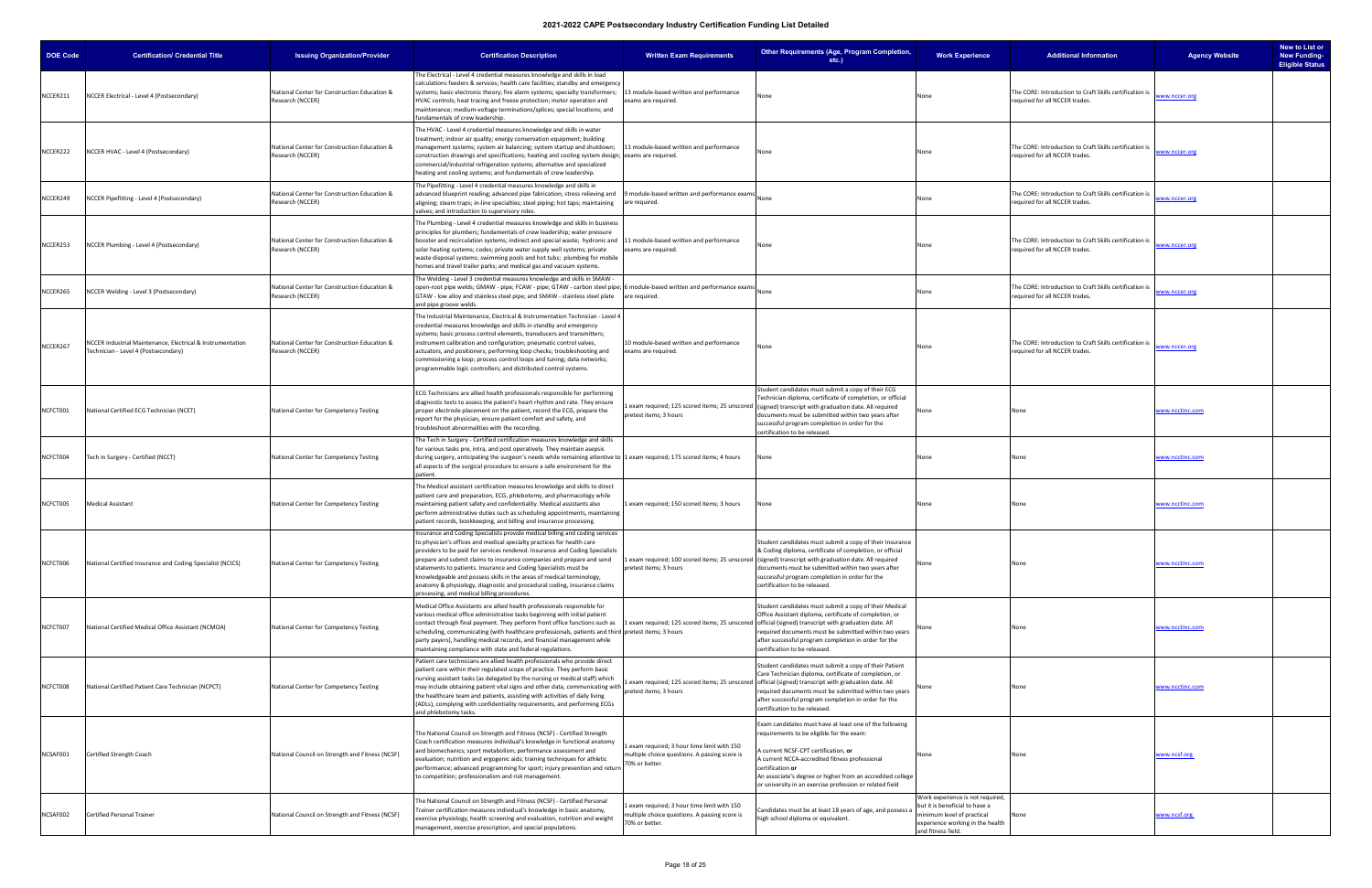| <b>DOE Code</b> | <b>Certification/ Credential Title</b>                                                        | <b>Issuing Organization/Provider</b>                        | <b>Certification Description</b>                                                                                                                                                                                                                                                                                                                                                                                                                                                                                                                                                                                                                                                                                                                                                                                                                                                                                                                                                                                           | <b>Written Exam Requirements</b>                                                                             | Other Requirements (Age, Program Completion,<br>etc.)                                                                                                                                                                | <b>Work Experience</b>                     | <b>Additional Information</b> | <b>Agency Website</b>          | New to List or<br><b>New Funding-</b><br><b>Eligible Status</b> |
|-----------------|-----------------------------------------------------------------------------------------------|-------------------------------------------------------------|----------------------------------------------------------------------------------------------------------------------------------------------------------------------------------------------------------------------------------------------------------------------------------------------------------------------------------------------------------------------------------------------------------------------------------------------------------------------------------------------------------------------------------------------------------------------------------------------------------------------------------------------------------------------------------------------------------------------------------------------------------------------------------------------------------------------------------------------------------------------------------------------------------------------------------------------------------------------------------------------------------------------------|--------------------------------------------------------------------------------------------------------------|----------------------------------------------------------------------------------------------------------------------------------------------------------------------------------------------------------------------|--------------------------------------------|-------------------------------|--------------------------------|-----------------------------------------------------------------|
|                 |                                                                                               |                                                             |                                                                                                                                                                                                                                                                                                                                                                                                                                                                                                                                                                                                                                                                                                                                                                                                                                                                                                                                                                                                                            |                                                                                                              | Exam candidates must have at least one of the following<br>requirements to be eligible for the exam:                                                                                                                 |                                            |                               |                                |                                                                 |
| NCSAF003        | <b>Sport Nutrition Specialist</b>                                                             | National Council on Strength and Fitness (NCSF)             | The National Council on Strength and Fitness (NCSF) - Sport Nutrition<br>Specialist certification measures individual's knowledge in nutrients and<br>intakes; physiological aspects of nutrition; macronutrients; micronutrients<br>and supplementation; nutrition and physiological adaptations to exercise.                                                                                                                                                                                                                                                                                                                                                                                                                                                                                                                                                                                                                                                                                                             | exam required; 3 hour time limit with 150<br>multiple choice questions. A passing score is<br>70% or better. | A current NCSF certification, or<br>A current NCCA-accredited fitness certification, or<br>A license and/or certification in an Allied Health Profession<br>A Teacher specific State-issued Certification or License | None                                       | None                          | www.ncsf.org                   |                                                                 |
| NCSBN001        | National Licensed Registered Nurse (NCLEX-RN)                                                 | National Council of State Boards of Nursing                 | The National Licensed Registered Nurse (NCLEX-RN) exam measures<br>knowledge and skills to monitor, record, and report symptoms or changes in<br>patients' conditions; maintain accurate, detailed reports and records; record<br>patients' medical information and vital signs; order, interpret, and evaluate<br>diagnostic tests to identify and assess patient's condition; modify patient<br>treatment plans as indicated by patients' responses and conditions; direct or<br>supervise less-skilled nursing or healthcare personnel or supervise a<br>particular unit; consult and coordinate with healthcare team members to<br>assess, plan, implement, or evaluate patient care plans; monitor all aspects of<br>patient care, including diet and physical activity; instruct individuals, families,<br>or other groups on topics such as health education, disease prevention, or<br>childbirth and develop health improvement programs; and prepare patients<br>for and assist with examinations or treatments. | 1 exam required; 75 to 265 questions; 6 hour<br>time limit                                                   | A student must complete the requirements (set by the<br>Board of Nursing (BON)) of an approved and/or accredited<br>program/school (licensed by & meets BON expectations)<br>and graduate.                           | None                                       | Jone                          | <u>www.ncsbn.org/nclex.htm</u> |                                                                 |
| NCSBN002        | National Licensed Practical Nurse (NCLEX-PN)                                                  | National Council of State Boards of Nursing                 | The National Licensed Registered Nurse (NCLEX-RN) exam measures<br>knowledge and skills to monitor, record, and report symptoms or changes in<br>patients' conditions; maintain accurate, detailed reports and records; record<br>patients' medical information and vital signs; order, interpret, and evaluate<br>diagnostic tests to identify and assess patient's condition; modify patient<br>treatment plans as indicated by patients' responses and conditions; direct or<br>supervise less-skilled nursing or healthcare personnel or supervise a<br>particular unit; consult and coordinate with healthcare team members to<br>assess, plan, implement, or evaluate patient care plans; monitor all aspects of<br>patient care, including diet and physical activity; instruct individuals, families,<br>or other groups on topics such as health education, disease prevention, or<br>childbirth and develop health improvement programs; and prepare patients<br>for and assist with examinations or treatments. | 1 exam required; 85 to 205 questions; 5 hour<br>time limit                                                   | A student must complete the requirements (set by the<br>Board of Nursing (BON)) of an approved and/or accredited<br>program/school (licensed by & meets BON expectations)<br>and graduate.                           | None                                       | None                          | www.ncsbn.org/nclex.htm        |                                                                 |
| NIASE001        | ASE - Advanced Engine Performance Specialist (L1)                                             |                                                             | The ASE Advanced Engine Performance Specialist (L1) certification provides<br>National Institute for Automotive Service Excellence an assessment of an individual's knowledge of the diagnosis and repair of<br>computer-controlled engine systems and the cause of high-emission failures.                                                                                                                                                                                                                                                                                                                                                                                                                                                                                                                                                                                                                                                                                                                                | exam required; 60 questions; 75 minutes                                                                      | None                                                                                                                                                                                                                 | 2 years of work experience is<br>required. |                               | www.ase.com                    |                                                                 |
| NIASE005        | ASE Automobile/Light Truck Technician: Automatic<br>Transmission/Transaxle (A2)               | National Institute for Automotive Service Excellence        | The ASE - Automatic Transmission/Transaxle (A2) certification identifies and<br>recognizes those automobile and light truck technicians who can<br>demonstrate knowledge of the skills necessary to diagnose, service, and<br>repair automatic transmission/transaxle.                                                                                                                                                                                                                                                                                                                                                                                                                                                                                                                                                                                                                                                                                                                                                     | 1 exam required; 60 questions; 75 minutes                                                                    | None                                                                                                                                                                                                                 | 2 years of work experience is<br>required. | Jone                          | www.ase.com                    |                                                                 |
| NIASE007        | ASE Automobile/Light Truck Technician: Brakes (A5)                                            |                                                             | The ASE - Brakes (A5) certification identifies and recognizes those automobile<br>National Institute for Automotive Service Excellence and light truck technicians who can demonstrate knowledge of the skills<br>necessary to diagnose, service, and repair brakes.                                                                                                                                                                                                                                                                                                                                                                                                                                                                                                                                                                                                                                                                                                                                                       | exam required; 55 questions; 75 minutes                                                                      | None                                                                                                                                                                                                                 | 2 years of work experience is<br>required. | lone                          | www.ase.com                    |                                                                 |
| NIASE008        | ASE Automobile/Light Truck Technician: Electrical/Electronic<br>Systems (A6)                  | National Institute for Automotive Service Excellence        | The ASE - Electrical/Electronic Systems (A6) certification identifies and<br>recognizes those automobile and light truck technicians who can<br>demonstrate knowledge of the skills necessary to diagnose, service, and<br>repair electrical/electronic systems.                                                                                                                                                                                                                                                                                                                                                                                                                                                                                                                                                                                                                                                                                                                                                           | exam required; 60 questions; 75 minutes                                                                      | None                                                                                                                                                                                                                 | 2 years of work experience is<br>required. |                               | www.ase.com                    |                                                                 |
| NIASE009        | ASE Automobile/Light Truck Technician: Engine Performance (A8)                                | National Institute for Automotive Service Excellence        | The ASE - Engine Performance (A8) certification identifies and recognizes<br>those automobile and light truck technicians who can demonstrate<br>knowledge of the skills necessary to diagnose, service, and repair engine<br>performance.                                                                                                                                                                                                                                                                                                                                                                                                                                                                                                                                                                                                                                                                                                                                                                                 | exam required; 60 questions; 75 minutes                                                                      | None                                                                                                                                                                                                                 | 2 years of work experience is<br>required. | Jone                          | www.ase.com                    |                                                                 |
| NIASE010        | ASE Automobile/Light Truck Technician: Engine Repair (A1)                                     |                                                             | he ASE - Engine Repair (A1) certification identifies and recognizes those<br>National Institute for Automotive Service Excellence automobile and light truck technicians who can demonstrate knowledge of<br>the skills necessary to diagnose, service, and repair engines.                                                                                                                                                                                                                                                                                                                                                                                                                                                                                                                                                                                                                                                                                                                                                | 1 exam required; 60 questions; 75 minutes                                                                    | None                                                                                                                                                                                                                 | 2 years of work experience is<br>required. |                               | ww.ase.com                     |                                                                 |
| NIASE011        | ASE Automobile/Light Truck Technician: Heating and Air<br>Conditioning (A7)                   | National Institute for Automotive Service Excellence        | The ASE - Heating and Air Conditioning (A7) certification identifies and<br>recognizes those automobile and light truck technicians who can<br>demonstrate knowledge of the skills necessary to diagnose, service, and<br>repair heating and air conditioning.                                                                                                                                                                                                                                                                                                                                                                                                                                                                                                                                                                                                                                                                                                                                                             | exam required; 60 questions; 75 minutes                                                                      | None                                                                                                                                                                                                                 | 2 years of work experience is<br>required. |                               | www.ase.com                    |                                                                 |
| NIASE012        | ASE Automobile/Light Truck Technician: Manual Drive Train and<br>Axles (A3)                   | National Institute for Automotive Service Excellence        | The ASE - Manual Drive Train and Axles (A3) certification identifies and<br>recognizes those automobile and light truck technicians who can<br>demonstrate knowledge of the skills necessary to diagnose, service, and<br>repair manual drive train and axles.                                                                                                                                                                                                                                                                                                                                                                                                                                                                                                                                                                                                                                                                                                                                                             | exam required; 50 questions; 60 minutes                                                                      | None                                                                                                                                                                                                                 | 2 years of work experience is<br>required. |                               | www.ase.com                    |                                                                 |
| NIASE014        | ASE Automobile/Light Truck Technician: Suspension and Steering                                | <b>Vational Institute for Automotive Service Excellence</b> | The ASE - Suspension and Steering (A4) certification identifies and recognizes<br>those automobile and light truck technicians who can demonstrate<br>knowledge of the skills necessary to diagnose, service, and repair suspension<br>and steering.                                                                                                                                                                                                                                                                                                                                                                                                                                                                                                                                                                                                                                                                                                                                                                       | exam required; 50 questions; 60 minutes                                                                      | None                                                                                                                                                                                                                 | 2 years of work experience is<br>required. |                               | www.ase.com                    |                                                                 |
| NIASE016        | ASE Medium/Heavy Truck Technician: Brakes (T4)                                                | National Institute for Automotive Service Excellence        | The ASE - Brakes (T4) certification identifies and recognizes those<br>medium/heavy duty truck technicians who can demonstrate knowledge of<br>the skills necessary to diagnose, service, and repair brakes.                                                                                                                                                                                                                                                                                                                                                                                                                                                                                                                                                                                                                                                                                                                                                                                                               | exam required; 60 questions; 75 minutes                                                                      | None                                                                                                                                                                                                                 | 2 years of work experience is<br>required. | lone                          | www.ase.com                    |                                                                 |
| NIASE017        | ASE Collision Repair and Refinishing Technician: Mechanical and<br>Electrical Components (B5) | National Institute for Automotive Service Excellence        | The ASE - Mechanical and Electrical Components (B5) certification identifies<br>and recognizes those collision repair technicians and refinishers who can<br>demonstrate knowledge of the skills necessary to make collision repairs<br>related to mechanical and electrical components.                                                                                                                                                                                                                                                                                                                                                                                                                                                                                                                                                                                                                                                                                                                                   | exam required; 60 questions; 75 minutes                                                                      | None                                                                                                                                                                                                                 | 2 years of work experience is<br>required. | None                          | www.ase.com                    |                                                                 |
| NIASE018        | ASE - Non-structural Analysis and Damage Repair (B3)                                          | National Institute for Automotive Service Excellence        | The ASE - Non-structural Analysis and Damage Repair (B3) certification<br>identifies and recognizes those collision repair technicians and refinishers<br>who can demonstrate knowledge of the skills necessary to make collision<br>repairs related to non-structural analysis and damage repair.                                                                                                                                                                                                                                                                                                                                                                                                                                                                                                                                                                                                                                                                                                                         | exam required; 65 questions; 90 minutes                                                                      | None                                                                                                                                                                                                                 | 2 years of work experience is<br>required. | Jone                          | www.ase.com                    |                                                                 |
| NIASE020        | ASE - Diesel Engines (T2)                                                                     |                                                             | The ASE - Diesel Engines (T2) certification identifies and recognizes those<br>National Institute for Automotive Service Excellence Imedium/heavy duty truck technicians who can demonstrate knowledge of<br>the skills necessary to diagnose, service, and repair diesel engines.                                                                                                                                                                                                                                                                                                                                                                                                                                                                                                                                                                                                                                                                                                                                         | exam required; 65 questions; 90 minutes                                                                      | None                                                                                                                                                                                                                 | 2 years of work experience is<br>required. | lone                          | www.ase.com                    |                                                                 |
| NIASE021        | ASE Medium/Heavy Truck Technician: Drive Train (T3)                                           |                                                             | The ASE - Drive Train (T3) certification identifies and recognizes those<br>National Institute for Automotive Service Excellence   medium/heavy duty truck technicians who can demonstrate knowledge of<br>the skills necessary to diagnose, service, and repair drive trains.                                                                                                                                                                                                                                                                                                                                                                                                                                                                                                                                                                                                                                                                                                                                             | exam required; 50 questions; 60 minutes                                                                      | None                                                                                                                                                                                                                 | 2 years of work experience is<br>required. | None                          | www.ase.com                    |                                                                 |
| NIASE023        | ASE Medium/Heavy Truck Technician: Electrical/Electronic Systems                              | National Institute for Automotive Service Excellence        | The ASE - Electrical/Electronic Systems (T6) certification identifies and<br>recognizes those medium/heavy duty truck technicians who can<br>demonstrate knowledge of the skills necessary to diagnose, service, and<br>repair electrical/electronic systems.                                                                                                                                                                                                                                                                                                                                                                                                                                                                                                                                                                                                                                                                                                                                                              | exam required; 60 questions; 90 minutes                                                                      | None                                                                                                                                                                                                                 | 2 years of work experience is<br>required. |                               | www.ase.com                    |                                                                 |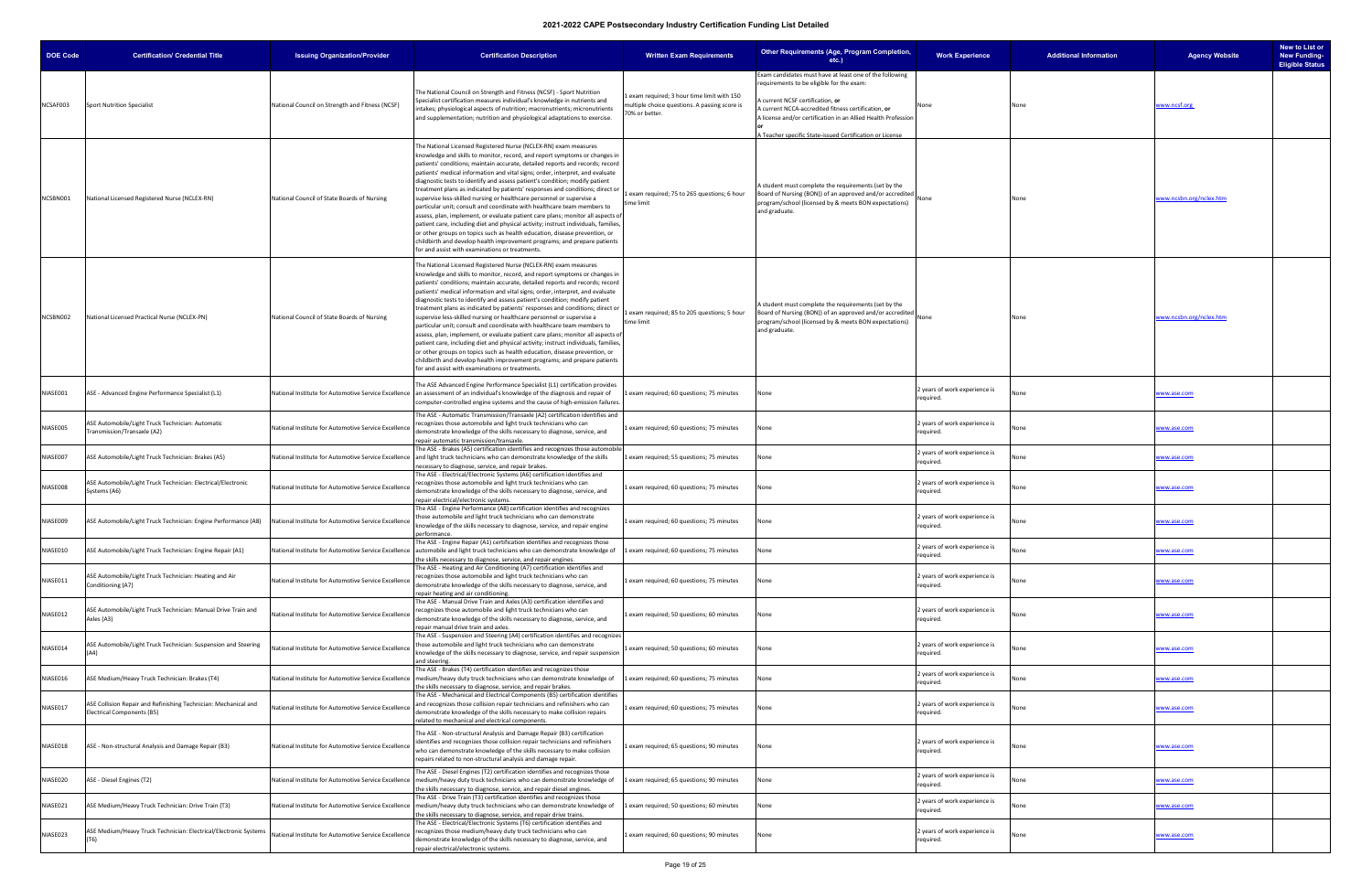| <b>DOE Code</b> | <b>Certification/ Credential Title</b>                                             | <b>Issuing Organization/Provider</b>                          | <b>Certification Description</b>                                                                                                                                                                                                                                                                                                                                                          | <b>Written Exam Requirements</b>                                                                                   | Other Requirements (Age, Program Completion,<br>etc.)                                                                               | <b>Work Experience</b>                                                                 | <b>Additional Information</b>                                                                                                 | <b>Agency Website</b> | New to List or<br><b>New Funding-</b><br><b>Eligible Status</b> |
|-----------------|------------------------------------------------------------------------------------|---------------------------------------------------------------|-------------------------------------------------------------------------------------------------------------------------------------------------------------------------------------------------------------------------------------------------------------------------------------------------------------------------------------------------------------------------------------------|--------------------------------------------------------------------------------------------------------------------|-------------------------------------------------------------------------------------------------------------------------------------|----------------------------------------------------------------------------------------|-------------------------------------------------------------------------------------------------------------------------------|-----------------------|-----------------------------------------------------------------|
| NIASE025        | ASE - Gasoline Engines (T1)                                                        |                                                               | The ASE - Gasoline Engines (T1) certification identifies and recognizes those<br>National Institute for Automotive Service Excellence   medium/heavy duty truck technicians who can demonstrate knowledge of<br>the skills necessary to diagnose, service, and repair gasoline engines.                                                                                                   | 1 exam required; 60 questions; 75 minutes                                                                          | None                                                                                                                                | 2 years of work experience is<br>required.                                             |                                                                                                                               | www.ase.com           |                                                                 |
| NIASE026        | ASE Medium/Heavy Truck Technician: Heating, Ventilation, and A/C<br>(HVAC) (T7)    | National Institute for Automotive Service Excellence          | The ASE - Heating, Ventilation, and A/C (HVAC) (T7) certification identifies<br>and recognizes those medium/heavy duty truck technicians who can<br>demonstrate knowledge of the skills necessary to diagnose, service, and<br>repair HVAC.                                                                                                                                               | exam required; 50 questions; 60 minutes                                                                            | None                                                                                                                                | 2 years of work experience is<br>required.                                             |                                                                                                                               | www.ase.com           |                                                                 |
| NIASE029        | ASE Collision Repair and Refinishing Technician: Painting and<br>Refinishing (B2)  | <b>National Institute for Automotive Service Excellence</b>   | The ASE - Painting and Refinishing (B2) certification identifies and recognizes<br>those collision repair technicians and refinishers who can demonstrate<br>knowledge of the skills necessary to make collision repairs related to painting<br>and refinishing                                                                                                                           | 1 exam required; 65 questions; 90 minutes                                                                          | None                                                                                                                                | 2 years of work experience is<br>required.                                             |                                                                                                                               | www.ase.com           |                                                                 |
| NIASE031        | ASE Medium/Heavy Truck Technician: Preventive Maintenance<br>Inspection (PMI) (T8) | National Institute for Automotive Service Excellence          | The ASE - Preventive Maintenance Inspection (PMI) (T8) certification<br>identifies and recognizes those medium/heavy duty truck technicians who<br>can demonstrate knowledge of the skills necessary to conduct PMI                                                                                                                                                                       | exam required; 60 questions; 75 minutes                                                                            | None                                                                                                                                | 2 years of work experience is<br>required.                                             | None                                                                                                                          | www.ase.com           |                                                                 |
| NIASE032        | ASE - Structural Analysis and Damage Repair (B4)                                   | National Institute for Automotive Service Excellence          | The ASE - Structural Analysis and Damage Repair (B4) certification identifies<br>and recognizes those collision repair technicians and refinishers who can<br>demonstrate knowledge of the skills necessary to make collision repairs<br>related to structural analysis and damage repair.                                                                                                | exam required; 60 questions; 75 minutes                                                                            | None                                                                                                                                | 2 years of work experience is<br>required.                                             |                                                                                                                               | www.ase.com           |                                                                 |
| NIASE033        |                                                                                    |                                                               | The ASE - Suspension and Steering (T5) certification provides an assessment<br>ASE Medium/Heavy Truck Technician: Suspension and Steering (T5) National Institute for Automotive Service Excellence lof an individual's knowledge of the skills necessary to diagnose, service, and  1 exam required; 60 ques<br>repair different systems of Class 4 through Class 8 trucks and tractors. |                                                                                                                    | None                                                                                                                                | 2 years of work experience is<br>required.                                             |                                                                                                                               | www.ase.com           |                                                                 |
| NIASE053        | ASE - Compressed Natural Gas (CNG) Engines (H1)                                    | National Institute for Automotive Service Excellence          | The ASE - Compressed Natural Gas (CNG) Engines (H1) certification identifies<br>and recognizes those transit bus technicians who can demonstrate<br>knowledge of the skills necessary to diagnose, service, and repair CNG<br>engines.                                                                                                                                                    | 1 exam required; 60 questions; 75 minutes                                                                          | None                                                                                                                                | 2 years of work experience is<br>required.                                             | None                                                                                                                          | www.ase.com           |                                                                 |
| NIASE054        | ASE - Diesel Engines (H2)                                                          |                                                               | The ASE - Diesel Engines (H2) certification identifies and recognizes those<br>National Institute for Automotive Service Excellence  transit bus technicians who can demonstrate knowledge of the skills<br>necessary to diagnose, service, and repair diesel engines.                                                                                                                    | 1 exam required; 60 questions; 75 minutes                                                                          | √one                                                                                                                                | 2 years of work experience is<br>required.                                             | lone                                                                                                                          | www.ase.com           |                                                                 |
| VIASE055        | ASE - Drive Train (H3)                                                             |                                                               | The ASE - Drive Train (H3) certification identifies and recognizes those transit<br>National Institute for Automotive Service Excellence  bus technicians who can demonstrate knowledge of the skills necessary to<br>diagnose, service, and repair drive train.                                                                                                                          | exam required; 50 questions; 60 minutes                                                                            | None                                                                                                                                | 2 years of work experience is<br>required.                                             | one                                                                                                                           | www.ase.com           |                                                                 |
| NIASE056        | ASE - Brakes (H4)                                                                  |                                                               | The ASE - Brakes (H4) certification identifies and recognizes those transit bus<br>National Institute for Automotive Service Excellence   technicians who can demonstrate knowledge of the skills necessary to<br>diagnose, service, and repair brakes.                                                                                                                                   | 1 exam required; 60 questions; 75 minutes                                                                          | None                                                                                                                                | 2 years of work experience is<br>required.                                             | None                                                                                                                          | www.ase.com           |                                                                 |
| NIASE057        | ASE - Suspension and Steering (H5)                                                 |                                                               | The ASE - Suspension and Steering (H5) certification identifies and recognizes<br>National Institute for Automotive Service Excellence   those transit bus technicians who can demonstrate knowledge of the skills<br>necessary to diagnose, service, and repair suspension and steering.                                                                                                 | exam required; 55 questions; 75 minutes                                                                            | None                                                                                                                                | 2 years of work experience is<br>required.                                             |                                                                                                                               | www.ase.com           |                                                                 |
| NIASE058        | ASE - Electrical/Electronic Systems (H6)                                           | National Institute for Automotive Service Excellence          | The ASE - Electrical/Electronic Systems (H6) certification identifies and<br>recognizes those transit bus technicians who can demonstrate knowledge o<br>the skills necessary to diagnose, service, and repair electrical/electronic<br>vstems.                                                                                                                                           | exam required; 60 questions; 90 minutes                                                                            | None                                                                                                                                | 2 years of work experience is<br>required.                                             | None                                                                                                                          | www.ase.com           |                                                                 |
| NIASE059        | ASE - Heating Ventilation and Air Conditioning (HVAC) (H7)                         | National Institute for Automotive Service Excellence          | The ASE - Heating Ventilation and Air Conditioning (HVAC) (H7) certification<br>identifies and recognizes those transit bus technicians who can demonstrate 1 exam required; 50 questions; 75 minutes<br>knowledge of the skills necessary to diagnose, service, and repair HVAC.                                                                                                         |                                                                                                                    | None                                                                                                                                | 2 years of work experience is<br>required.                                             |                                                                                                                               | www.ase.com           |                                                                 |
| NIASE060        | ASE - Preventive Maintenance and Inspection (PMI) (H8)                             |                                                               | The ASE - Preventive Maintenance and Inspection (PMI) (H8) certification<br>National Institute for Automotive Service Excellence lidentifies and recognizes those transit bus technicians who can demonstrate 1 exam required; 60 questions; 75 minutes<br>knowledge of the skills necessary to conduct PMI                                                                               |                                                                                                                    | None                                                                                                                                | 2 years of work experience is<br>required.                                             |                                                                                                                               | ww.ase.com            |                                                                 |
| NIASE061        | ASE - Alternate Fuels (F1)                                                         | National Institute for Automotive Service Excellence          | The ASE - Alternate Fuels (F1) certification identifies and recognizes those<br>technicians who can demonstrate knowledge of the skills necessary to<br>diagnose, service, and repair CNG vehicles.                                                                                                                                                                                       | 1 exam required; 65 questions; 90 minutes                                                                          | None                                                                                                                                | 2 years of work experience is<br>required.                                             |                                                                                                                               | www.ase.com           |                                                                 |
| NIASE071        | ASE - Light Vehicle Diesel Engines (A9)                                            | National Institute for Automotive Service Excellence          | The ASE - Light Vehicle Diesel Engines (A9) certification identifies and<br>recognizes those automobile and light truck technicians who can<br>demonstrate knowledge of the skills necessary to diagnose, service, and<br>repair light vehicle diesel engines.                                                                                                                            | exam required; 60 questions; 75 minutes                                                                            | None                                                                                                                                | 2 years of work experience is<br>required.                                             | Technicians may substitute two years of relevant<br>formal training for up to one year of the work<br>experience requirement. | www.ase.com           |                                                                 |
| NIASE095        | ASE Light Duty Hybrid/Electric Vehicle Specialist Certification Test               | National Institute of Automotive Service Excellence<br>(ASE)  | The ASE Light Duty Hybrid/Electric Vehicle Specialist Certification Test (L3)<br>certification exam covers content focused on the diagnosis of the battery<br>system, internal combustion engine (ICE), drive system, power electronics<br>and hybrid supporting systems.                                                                                                                 | exam required; 55 questions; 2 hours;<br>minimum passing score of 31/45                                            | Certified in both Automobile Suspension and Steering (A4) Two years of hands-on work<br>and Automobile Brakes (A5)                  | experience                                                                             | None                                                                                                                          | www.ase.com           | Yes                                                             |
| NIASE096        | ASE Undercar Specialist Exhaust Systems (X1)                                       | National Institute for Automotive Service Excellence<br>(ASE) | The ASE Undercar Specialist Exhaust Systems (X1) certification exam covers<br>content focused on exhaust system inspection and repair, fabrication,<br>installation, emissions systems diagnosis and repair and exhaust system<br>repair regulations.                                                                                                                                     | 1 exam required; 50 questions including 10<br>unscored items; 1 hour; minimum passing score (A8) tests<br>of 25/40 | Must have passed both the Automobile<br>Electrical/Electronic Systems (A6) and Engine Performance experience maintaining, servicing | Three years of hands-on<br>and/or repairing light-duty or<br>heavy-duty motor vehicles | None                                                                                                                          | www.ase.com           | Yes                                                             |
| NIFMS003        | VIMS Machining Level II - EDM - Plunge                                             | <b>National Institute for Metalworking Skills (NIMS)</b>      | The EDM - Plunge certification measures knowledge and skills in Electrical<br>discharge machining (EDM) plunge operations.                                                                                                                                                                                                                                                                | exam required                                                                                                      | Performance project must be completed prior to taking<br>the exam.                                                                  | None                                                                                   | None                                                                                                                          | ww.nims-skills.org    |                                                                 |
| NIFMS004        | NIMS Machining Level II - EDM - Wire                                               | <b>National Institute for Metalworking Skills (NIMS)</b>      | The EDM - Plunge certification measures knowledge and skills in Electrical<br>discharge machining (EDM) Wire 2 axis operations.                                                                                                                                                                                                                                                           | 1 exam required                                                                                                    | Performance project must be completed prior to taking<br>the exam.                                                                  | None                                                                                   | None                                                                                                                          | ww.nims-skills.org    |                                                                 |
| NIFMS007        | NIMS Machining Level II - Manual Milling Skills II                                 | National Institute for Metalworking Skills (NIMS)             | The Manual Milling Skills II certification measures knowledge and skills in<br>milling operations including squaring up a block, precision location of holes,<br>cutting a keyslot, cutting a deep slot, using rotary tables, dividing head<br>operations, and boring mill operations.                                                                                                    | exam required                                                                                                      | Performance project must be completed prior to taking<br>the exam.                                                                  | None                                                                                   | None                                                                                                                          | www.nims-skills.org   |                                                                 |
| NIFMS012        | NIMS Machining Level II - Grinding Skills II                                       | National Institute for Metalworking Skills (NIMS)             | The Grinding Skills II certification measures knowledge and skills in grinding<br>operations including surface grinding (flats and angles), wheel preparation<br>and balancing, and cylindrical grinding.                                                                                                                                                                                 | exam required                                                                                                      | Performance project must be completed prior to taking<br>the exam.                                                                  | None                                                                                   | None                                                                                                                          | www.nims-skills.org   |                                                                 |
| NIFMS018        | NIMS Machining Level II - Drill Press Skills II                                    | National Institute for Metalworking Skills (NIMS)             | The Drill Press Skills II certification measures knowledge and skills in drill<br>press operations including radial drilling and machine tool power tapping:<br>taper reaming and pipe tapping.                                                                                                                                                                                           | exam required, 41 questions                                                                                        | Performance project must be completed prior to taking<br>exam.                                                                      | None                                                                                   | None                                                                                                                          | www.nims-skills.org   |                                                                 |
| NIFMS019        | NIMS Machining Level II - CNC Milling Skills II                                    | <b>National Institute for Metalworking Skills (NIMS)</b>      | The CNC Milling Skills II certification measures knowledge and skills in CNC<br>milling including program writing and operating a CNC mill.                                                                                                                                                                                                                                               | exam required, 70 questions                                                                                        | Performance project must be completed prior to taking<br>exam.                                                                      | None                                                                                   | None                                                                                                                          | ww.nims-skills.org    |                                                                 |
| NIFMS020        | NIMS Machining Level II - CNC Turning Skills II                                    | National Institute for Metalworking Skills (NIMS)             | The CNC Turning Skills II certification measures knowledge and skills in CNC<br>turning including program writing and operating a CNC lathe.                                                                                                                                                                                                                                              | 1 exam required, 70 questions                                                                                      | Performance project must be completed prior to taking<br>exam.                                                                      | None                                                                                   | None                                                                                                                          | www.nims-skills.org   |                                                                 |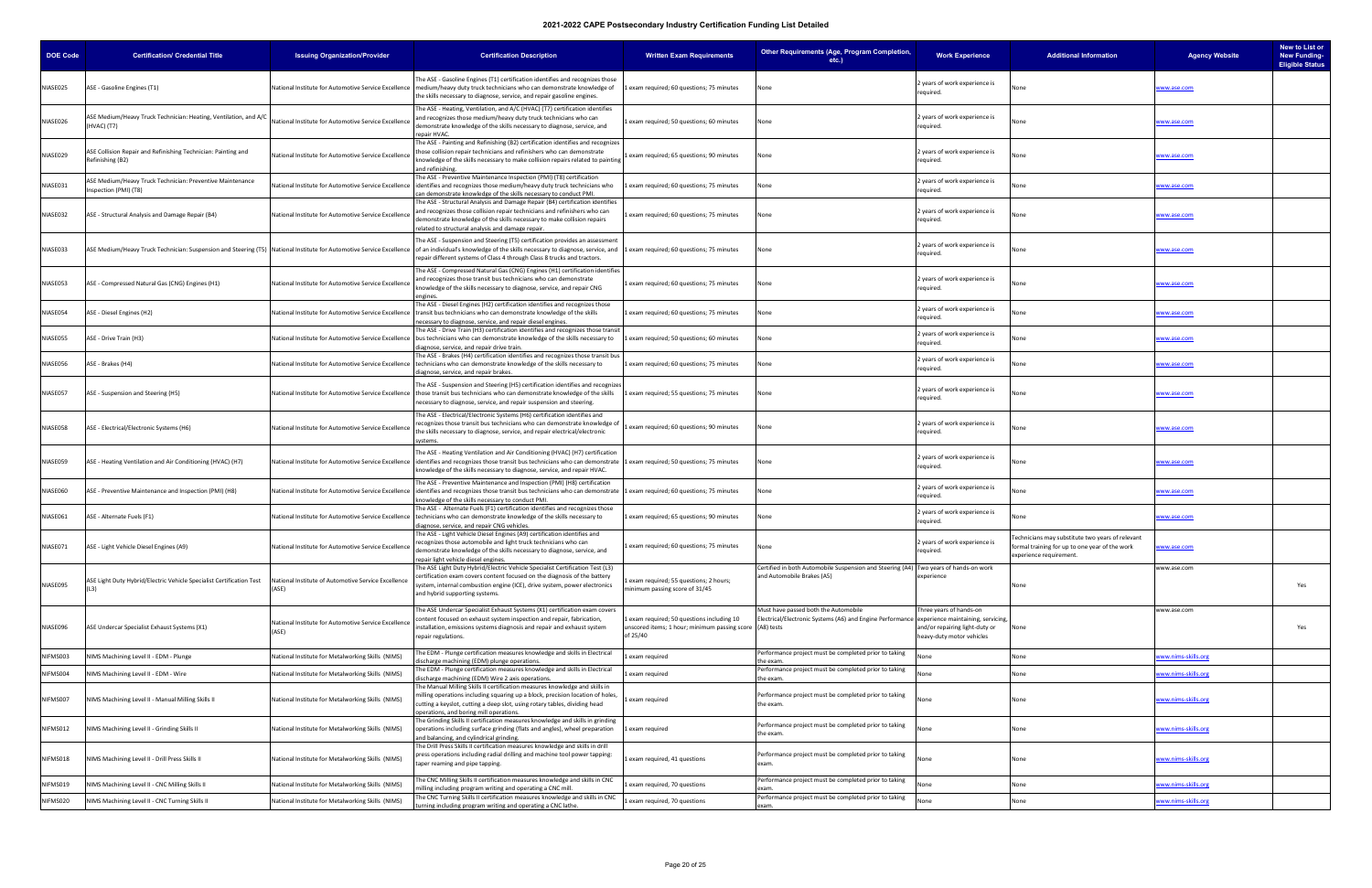| <b>DOE Code</b> | <b>Certification/ Credential Title</b>                                                                     | <b>Issuing Organization/Provider</b>                              | <b>Certification Description</b>                                                                                                                                                                                                                                                                                                                                                                                                                                                                                                                                  | <b>Written Exam Requirements</b>                                                                                                                                                                                                                                                                                                                                                                          | Other Requirements (Age, Program Completion,<br>$etc.$ )                                                                                                                                                                                                                                                                                                                                                                                                                                                                                                                                                                                                                                            | <b>Work Experience</b> | <b>Additional Information</b> | <b>Agency Website</b> | New to List or<br><b>New Funding-</b><br><b>Eligible Status</b> |
|-----------------|------------------------------------------------------------------------------------------------------------|-------------------------------------------------------------------|-------------------------------------------------------------------------------------------------------------------------------------------------------------------------------------------------------------------------------------------------------------------------------------------------------------------------------------------------------------------------------------------------------------------------------------------------------------------------------------------------------------------------------------------------------------------|-----------------------------------------------------------------------------------------------------------------------------------------------------------------------------------------------------------------------------------------------------------------------------------------------------------------------------------------------------------------------------------------------------------|-----------------------------------------------------------------------------------------------------------------------------------------------------------------------------------------------------------------------------------------------------------------------------------------------------------------------------------------------------------------------------------------------------------------------------------------------------------------------------------------------------------------------------------------------------------------------------------------------------------------------------------------------------------------------------------------------------|------------------------|-------------------------------|-----------------------|-----------------------------------------------------------------|
| NIFMS021        | NIMS Industrial Technology Maintenance Level 1 Bundle (9 Exams) National Institute for Metalworking Skills |                                                                   | Industrial Technology Maintenance Level 1 certification measures basic skill<br>and knowledge in hydraulic systems, mechanical systems, pneumonic<br>systems, electrical systems, electronic control systems, maintenance<br>operations, maintenance piping, maintenance welding and process control<br>systems.                                                                                                                                                                                                                                                  | 9 exams required:<br>Hydraulic Systems - 75 questions, 90 min.<br>Mechanical Systems - 75 questions, 90 min.<br>Pneumonic Systems - 74 questions, 90 min.<br>Electrical Systems - 75 questions<br>Electronic Control Systems - 75 questions<br>Maintenance Operations - 75 questions<br>Maintenance Piping - 75 questions<br>Maintenance Welding - 75 questions<br>Process Control Systems - 73 questions | None                                                                                                                                                                                                                                                                                                                                                                                                                                                                                                                                                                                                                                                                                                | None                   | None                          | www.nims-skills.org   |                                                                 |
| NJATC001        | NJATC Electrical - Level 5                                                                                 | <b>National Joint Apprenticeship and Training</b><br>Committee    | The NJATC Electrical - Level 5 certification measures knowledge and skills in<br>national electrical code; motor control; torque; and rigging.                                                                                                                                                                                                                                                                                                                                                                                                                    | exam required; 100 multiple choice questions<br>3 hours                                                                                                                                                                                                                                                                                                                                                   | None                                                                                                                                                                                                                                                                                                                                                                                                                                                                                                                                                                                                                                                                                                | None                   | None                          | www.njatc.org         |                                                                 |
| NMTCB001        | Certified Nuclear Medicine Technologist                                                                    | Nuclear Medicine Technology Certification Board                   | The Certified Nuclear Medicine Technologist certification measures<br>knowledge and skills in operating equipment that creates images of areas o<br>a patient's body including preparing radioactive drugs and administering<br>them to patients.                                                                                                                                                                                                                                                                                                                 | exam required; 90 questions; 55 minutes                                                                                                                                                                                                                                                                                                                                                                   | Completion of a NMTCB recognized nuclear medicine<br>technology program; OR completion of a certificate,<br>associate degree or baccalaureate degree in nuclear<br>medicine technology program from a regionally accredited<br>academic institution. Regionally accredited college and<br>university programs must have structured clinical training<br>sufficient to provide clinical competency in radiation<br>safety, instrumentation, clinical procedures, and<br>radiopharmacy. This should require approximately 1000<br>hours of clinical training supervised by program faculty.                                                                                                           | None                   | None                          | www.nmtcb.org/        |                                                                 |
| NMTCB002        | Computed Tomography (CT)                                                                                   | Nuclear Medicine Technology Certification Board                   | The Computed Tomography (CT) certification measures knowledge and skills<br>in CT scans, a specialized X-ray procedure sometimes referred to as a CAT<br>scan. Working under the supervision of a radiologist, CT scan technologists<br>prepare patients for a CT scan by positioning them on the table and following 1 exam required; 200 multiple choice; 3.5 hours<br>safety measures to protect them from unnecessary or excess radiation.<br>During the scan, technologists sit in a shielded room and monitor the CT scan<br>images on the computer screen. |                                                                                                                                                                                                                                                                                                                                                                                                           | The eligibility requirements to sit for the exam are as<br>follows: 1) A current active NMTCB, ARRT, or CAMRT<br>nuclear medicine technology certification OR a current<br>active CAMRT(RT), CAMRT(RTT), ARRT(R) or ARRT(T)<br>certification. 2) A minimum of 500 total clinical hours in<br>PET/CT, SPECT/CT and/or CT. (Please download and<br>omplete the NMTCB Clinical Hours Verification Form.) 3.)<br>The completion of a minimum of thirty five (35) contact<br>hours within the three years prior to application including<br>a minimum of four (4) hours of each of the following<br>categories: Contrast administration, Cross-sectional<br>anatomy, X-ray physics, CT radiation safety. |                        | None                          | www.nmtcb.org/        |                                                                 |
| NNCCO001        | Certified Clinical Hemodialysis Technician                                                                 | Nephrology Nursing Certification Commission                       | The Certified Clinical Hemodialysis Technician certification measures<br>knowledge and skills to operate machines that remove wastes, salts, and<br>extra water from patients' blood while keeping safe levels of certain<br>chemicals.                                                                                                                                                                                                                                                                                                                           | exam required; 150 questions; 180 minutes;<br>minimum score of 70%-75% or higher required<br>(depending on version of test)                                                                                                                                                                                                                                                                               | Applicant must have a minimum of 2000 hours of work<br>experience as a hemodialysis patient care technician<br>within the two-year period of certification.                                                                                                                                                                                                                                                                                                                                                                                                                                                                                                                                         |                        |                               | www.nncc-exam.org/    |                                                                 |
| NREMT001        | Emergency Medical Technician (EMT)                                                                         | National Registry of Emergency Medical Technicians                | The Emergency Medical Technician (EMT) certification verifies that an<br>individual is trained and certified to appraise and initiate the administration<br>of emergency care for victims of trauma or acute illness before or during<br>transportation of victims to a health care facility.                                                                                                                                                                                                                                                                     | ! exams required (cognitive and psychomotor);<br>Cognitive exam: online; 70-120 questions; 2<br>hours; Psychomotor exam: Individual must<br>demonstrate competence (performance based).                                                                                                                                                                                                                   | lone                                                                                                                                                                                                                                                                                                                                                                                                                                                                                                                                                                                                                                                                                                | None                   | None                          | www.nremt.org         |                                                                 |
| NSTSA001        | Certified Surgical Technologist (CST)                                                                      | National Board of Surgical Technologist and Surgical<br>Assisting | The Certified Surgical Technologist (CST) measures knowledge and skills to<br>assist in operations, under the supervision of surgeons, registered nurses, or<br>other surgical personnel including to help set up operating room, prepare<br>and transport patients for surgery, adjust lights and equipment, pass<br>instruments and other supplies to surgeons and surgeon's assistants, hold<br>retractors, cut sutures, and help count sponges, needles, supplies, and<br>instruments.                                                                        | pretest)                                                                                                                                                                                                                                                                                                                                                                                                  | Must be a graduate of a surgical technology program<br>L exam required, 200 questions (175 scored/25 accredited by the Commission on Accreditation of Allied<br>Health Education Programs (CAAHEP) or Accrediting<br>Bureau of Health Education Schools (ABHES).                                                                                                                                                                                                                                                                                                                                                                                                                                    | None                   | None                          | www.nbstsa.org/       |                                                                 |
| NSTSA002        | Certified Surgical First Assistant (CSFA)                                                                  | Assisting                                                         | Certified Surgical First Assistant (CSFA) measures knowledge and skills<br>common to competent entry-level Surgical First Assistants. Subject areas<br>National Board of Surgical Technologist and Surgical covered include pre-operative care; intra-operative procedures; post-<br>operative procedures; administrative and personnel duties; equipment,<br>sterilization and maintenance; advanced anatomy and physiology; advanced<br>principles of microbiology and surgical pharmacology and anesthesia.                                                    | 1 exam required, 200 questions (175 scored/25<br>pretest)                                                                                                                                                                                                                                                                                                                                                 | Must be a graduate of a surgical first assisting program<br>accredited by the Commission on Accreditation of Allied<br>Health Education Programs (CAAHEP).                                                                                                                                                                                                                                                                                                                                                                                                                                                                                                                                          | None                   | None                          | www.nbstsa.org/       |                                                                 |
| ORACL001        | Oracle Certified Associate (OCA): Database                                                                 | Oracle Corporation                                                | The Oracle Certified Associate (OCA): Database certification measures<br>knowledge and skills to deliver the benefits of grid computing with more self<br>management and automation in an advanced database management system.                                                                                                                                                                                                                                                                                                                                    | 1 of 3 exams required (SQL 1Z0-007, SQL<br>Fundamentals 1Z0-051, or Oracle Database SQL<br>Expert 1Z0-047); Also, Administration I: 1Z0-052<br>s required                                                                                                                                                                                                                                                 | √one                                                                                                                                                                                                                                                                                                                                                                                                                                                                                                                                                                                                                                                                                                | None                   | None                          | www.oracle.com        |                                                                 |
| ORACL002        | Oracle Certified Professional (OCP): Database                                                              | Oracle Corporation                                                | The Oracle Certified Professional (OCP): Database certification measures<br>advanced knowledge and skills for development and deployment of backup,<br>recovery and Cloud computing strategies.                                                                                                                                                                                                                                                                                                                                                                   | exam (Administration II 1Z0-053 exam)<br>required                                                                                                                                                                                                                                                                                                                                                         | Vone                                                                                                                                                                                                                                                                                                                                                                                                                                                                                                                                                                                                                                                                                                | None                   | None                          | www.oracle.com        |                                                                 |
| ORACL003        | Oracle Certified Master (OCM): Database                                                                    | <b>Oracle Corporation</b>                                         | The Oracle Certified Master (OCM): Database certification measures expert<br>knowledge and skills for development and deployment of backup, recovery<br>and Cloud computing strategies.                                                                                                                                                                                                                                                                                                                                                                           | 1 exam required                                                                                                                                                                                                                                                                                                                                                                                           | None                                                                                                                                                                                                                                                                                                                                                                                                                                                                                                                                                                                                                                                                                                | None                   | None                          | www.oracle.com        |                                                                 |
| ORACL004        | Oracle Certified Associate (OCA): Java Programmer                                                          | Oracle Corporation                                                | The OCA Java Programmer certification is designed for individuals who<br>possess a strong foundation in the Java Programming language. This<br>certification covers the fundamentals of Java programming, such as the<br>significance of object-oriented programming and the steps to create simple<br>Java technology programs.                                                                                                                                                                                                                                  | 1 of 2 exams required (specific to the Java<br>version); Java SE5/SE 6 exam (1Z0-850), Java SE7 None<br>exam (1Z0-803)                                                                                                                                                                                                                                                                                    |                                                                                                                                                                                                                                                                                                                                                                                                                                                                                                                                                                                                                                                                                                     | None                   | None                          | www.oracle.com        |                                                                 |
| ORACL005        | Oracle Certified Professional (OCP): Java Programmer                                                       | <b>Oracle Corporation</b>                                         | The OCP Java Programmer certification is designed for individuals who<br>possess a strong foundation in the Java Programming language as well as<br>proven skill in creating Java technology programs. This certification covers<br>core Application Programming interfaces used to design object-oriented<br>applications with Java, as well as insight into Java applications such as those 804)<br>that manipulate files, directories and file systems.                                                                                                        | 1 of 3 exams required (specific to the Java<br>version); OCP Java SE5 exam (120-853), OCP Java<br>SE6 exam (1Z0-851), OCP Java SE7 exam (1Z0-                                                                                                                                                                                                                                                             |                                                                                                                                                                                                                                                                                                                                                                                                                                                                                                                                                                                                                                                                                                     | None                   | None                          | www.oracle.com        |                                                                 |
| ORACL006        | Oracle Certified Master (OCM): Java Developer                                                              | <b>Oracle Corporation</b>                                         | The OCM Java Developer certification is designed for individuals who have<br>mastered the Java programming language as well as creating Java technology<br>programs. This certification covers application programming interfaces used<br>to design object-oriented applications with Java, as well as Java applications<br>used to manipulate files, directories and file systems.                                                                                                                                                                               | 2 part exam required (practical requirement and<br>essay exam)                                                                                                                                                                                                                                                                                                                                            |                                                                                                                                                                                                                                                                                                                                                                                                                                                                                                                                                                                                                                                                                                     | None                   | None                          | www.oracle.com        |                                                                 |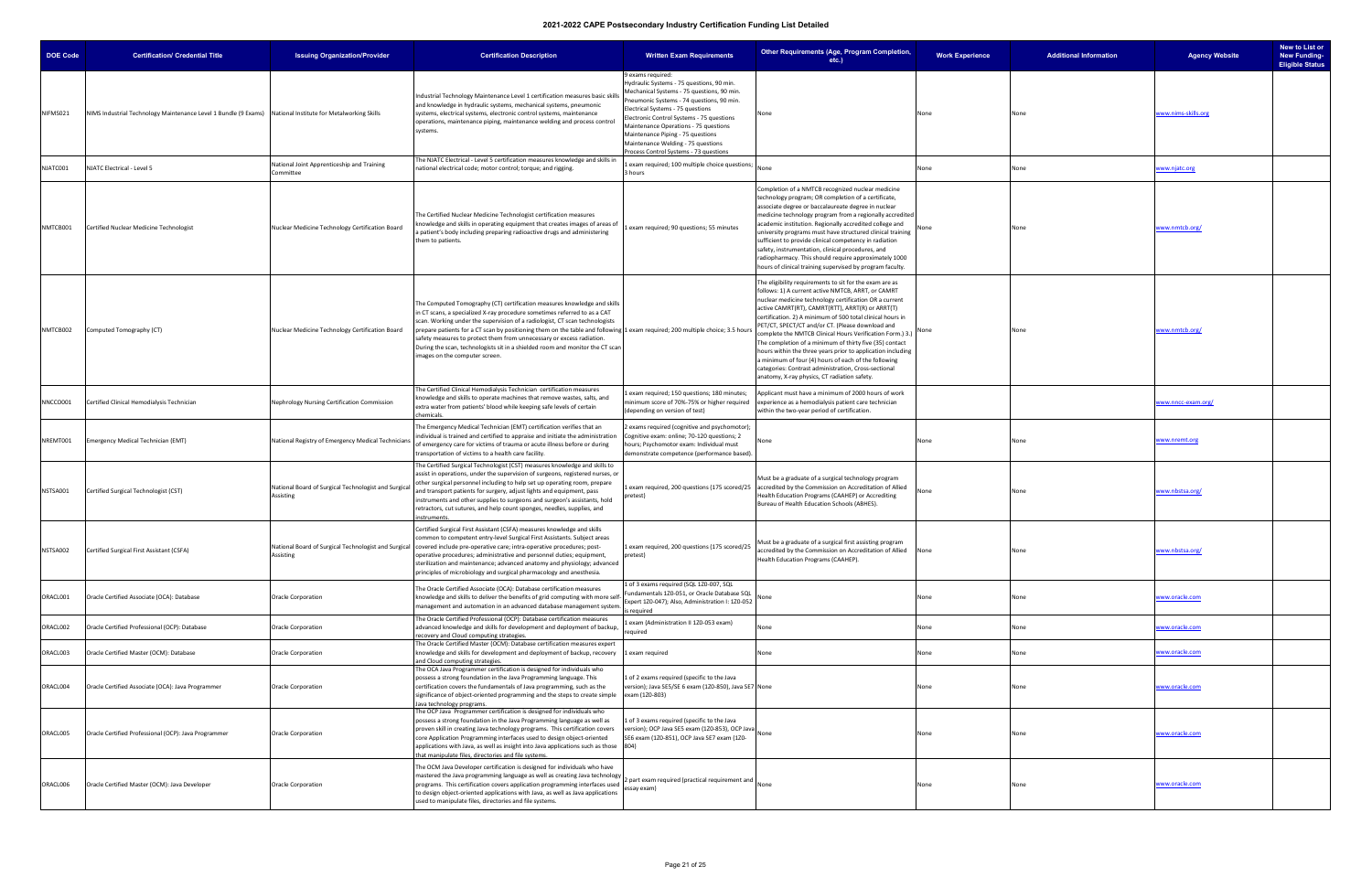| <b>DOE Code</b> | <b>Certification/ Credential Title</b>                                     | <b>Issuing Organization/Provider</b> | <b>Certification Description</b>                                                                                                                                                                                                                                                                                                                                                                                                                                                                                                                                                                                                                                                                                                                                                                                                                                                                                                                                                                                                                                                                                                                                                                                                                                                                                                                                                                                                                                                                                    | <b>Written Exam Requirements</b>                                                              |      | Other Requirements (Age, Program Completion,<br>$etc.$ ) | <b>Work Experience</b> | <b>Additional Information</b> | <b>Agency Website</b>                                                    | New to List or<br><b>New Funding-</b><br><b>Eligible Status</b> |
|-----------------|----------------------------------------------------------------------------|--------------------------------------|---------------------------------------------------------------------------------------------------------------------------------------------------------------------------------------------------------------------------------------------------------------------------------------------------------------------------------------------------------------------------------------------------------------------------------------------------------------------------------------------------------------------------------------------------------------------------------------------------------------------------------------------------------------------------------------------------------------------------------------------------------------------------------------------------------------------------------------------------------------------------------------------------------------------------------------------------------------------------------------------------------------------------------------------------------------------------------------------------------------------------------------------------------------------------------------------------------------------------------------------------------------------------------------------------------------------------------------------------------------------------------------------------------------------------------------------------------------------------------------------------------------------|-----------------------------------------------------------------------------------------------|------|----------------------------------------------------------|------------------------|-------------------------------|--------------------------------------------------------------------------|-----------------------------------------------------------------|
| PMMIN001        | PMMI Mechatronics Certification: Fluid Power                               | PMMI                                 | The PMMI Mechatronics Certification: Fluid Power covers the function,<br>operation, and application of common components used in fluid power<br>circuits and systems. It also assesses the understanding of how fluid power<br>components and accessories are placed together to create circuits and<br>systems for powering industrial machines. The major emphasis is on<br>pneumatics with a lesser emphasis on hydraulics and vacuum systems.<br>Electro-fluid power troubleshooting is emphasized. Topics include: Circuits<br>and logic, compressors and conditioners, connectors, directional control<br>valves, electro-fluid power, filters, fittings, flow control & relief valves, gages<br>and instruments, hoses, lubricators, metal tubing, motors, pressure<br>sequence valves, pump and reservoir, regulators, safety, theory, threaded<br>pipe, troubleshooting & testing and vacuum. This certification is intended for<br>entry-level mechanics, technicians and technologists who will be involved in<br>the application, installation, modification or troubleshooting of Fluid Power<br>systems.                                                                                                                                                                                                                                                                                                                                                                                              | exam required; 125 questions; approximately<br>2.5 hours; minimum passing score of 72 percent | None |                                                          | None                   | None                          | vww.pmmi.org/workforce-<br>levelopment/mechatronics/certification-       | Yes                                                             |
| PMMIN002        | PMMI Mechatronics Certification: Industrial Electricity 2                  | PMMI                                 | The PMMI Mechatronics Certification: Industrial Electricity 2 certification<br>builds upon the Industrial Electricity 1 certificate. Candidates should<br>understand more complex motor starting circuits such as jogging, hand-off-<br>automatic, reversing and reduced voltage starting. They should be familiar<br>with time-based, count-based and sequential control of multiple output<br>loads utilizing control relay logic and automatic input devices such as limit,<br>flow and pressure switches to provide feedback. They should understand<br>basic electro-fluid power circuits where relay logic is used to operate devices<br>such as pneumatic or hydraulic cylinders through electrically piloted<br>directional control valves. Basic understanding of the various types of<br>electronic sensors, timers and counters used in industrial control is required.<br>Candidates should be familiar with the sizing and installation of various types<br>of electrical conductors and raceways used in or around industrial machinery<br>and should be able to properly wire an industrial control panel. Finally,<br>candidates should understand basic troubleshooting techniques and<br>practices, not only for the individual components but also for systems of<br>components. This advanced knowledge of industrial electricity and control<br>systems is needed to understand the complex operations of machines and<br>systems that might be used for an electro-mechanical packaging line. | 1 exam required; 100 questions; approximately<br>2 hours; minimum passing score of 70 percent | None |                                                          | None                   | None                          | www.pmmi.org/workforce-<br>evelopment/mechatronics/certification-        | Yes                                                             |
| PMMIN003        | PMMI Mechatronics Certification: Mechanical Components 2                   | PMMI                                 | The PMMI Mechatronics Certification: Mechanical Components 2<br>certification exam builds upon the topics covered on the Mechanical<br>Components 1 test by evaluating the candidate's mastery of the principles<br>and application of more complex mechanical components such as clutches,<br>brakes, gear boxes, transmissions, ball screws, and linear components. It also<br>explores sealing, lubricants and automated lubrication, precision alignment<br>and timing, vibration analysis, and the use of video to troubleshoot<br>mechanical systems. This certification is aimed at intermediate level<br>technicians and technologists who may be involved in the assembly, test,<br>startup, troubleshooting, maintenance, repair or upgrade of mechanically<br>complex manufacturing machinery. Candidates should have gained the<br>Industrial Mechanics 1 certification, or its equivalent, before taking this                                                                                                                                                                                                                                                                                                                                                                                                                                                                                                                                                                                          | Lexam required; 100 questions; approximately<br>2 hours; minimum passing score of 70 percent  | None |                                                          | None                   | None                          | <u>www.pmmi.org/workforce-</u><br>evelopment/mechatronics/certification- | Yes                                                             |
| PMMIN004        | PMMI Mechatronics Certification: Programmable Logic Controllers<br>PLCs) 2 | PMMI                                 | The PMMI Mechatronics Certification: Programmable Logic Controllers<br>(PLCs) 2 exam covers advanced principles and applications of programmable<br>logic controllers (PLCs). Among the advanced topics are PLC real time<br>considerations, various levels of PLC networking, alternate programming<br>languages for PLCs, international standards applied to PLCs, integration of<br>logic and motion control in PLCs, integration of process control in PLCs,<br>advanced human / machine interface (HMI) for PLCs, supervisory control and 2 hours; minimum passing score of 70 percent<br>data acquisition (SCADA) with PLCs, alarm management, batch control,<br>power failure strategies and process safety. This certification test is aimed at<br>entry level technicians who may be involved in the assembly, test, startup,<br>troubleshooting, maintenance, repair or upgrade of basic packaging<br>machinery modules.                                                                                                                                                                                                                                                                                                                                                                                                                                                                                                                                                                                  | 1 exam required; 100 questions; approximately                                                 | None |                                                          | None                   | None                          | www.pmmi.org/workforce-<br>development/mechatronics/certification-       | Yes                                                             |
| PRMIN005        | PMI Agile Certified Practitioner                                           | Project Management Institute         | The Agile methodology is a way to manage a project by breaking it up into<br>several phases. It involves constant collaboration with stakeholders and<br>continuous improvement at every stage. Once the work begins, teams cycle<br>through a process of planning, executing, and evaluating. Agile methodology<br>is commonly used by technology organizations in software development. The<br>exam tests competencies in Agile Principles and Mindset; Value-driven<br>Delivery; Stakeholder Engagement; Team Performance; Adaptive Planning;<br>Problem Detection and Resolution; and, Continuous Improvement (Product,<br>Process, People).                                                                                                                                                                                                                                                                                                                                                                                                                                                                                                                                                                                                                                                                                                                                                                                                                                                                    | Lexam required; 120 multiple-choice questions<br>(100 scored and 20 unscored); 3 hours        | None |                                                          | None                   | None                          | www.pmi.org                                                              | Yes                                                             |
| PROSO003        | Certified Internet Web (CIW) E-Commerce Specialist                         | <b>Certification Partners</b>        | The Certified Internet Web (CIW) E-Commerce Specialist certification<br>measures knowledge and skills on how to conduct business online and<br>manage the technical issues associated with constructing an e-commerce<br>Web site. Individuals learn about the similarities and differences between<br>traditional and electronic commerce, and will explore e-commerce<br>technologies at various levels of sophistication.                                                                                                                                                                                                                                                                                                                                                                                                                                                                                                                                                                                                                                                                                                                                                                                                                                                                                                                                                                                                                                                                                        | 1 exam required                                                                               | None |                                                          | None                   | None                          | www.ciwcertified.com                                                     |                                                                 |
| PROSO006        | Certified Internet Web (CIW) Database Design Specialist                    | <b>Certification Partners</b>        | The CIW Database Design Specialist certification provides introductory<br>vendor-neutral training for individuals planning to pursue product-focused<br>database specialization. Competencies include DB2, Oracle Database 11g, MS<br>SQL and MySQL, as well as Structured Query Language (SQL) and database<br>optimization through normalization.                                                                                                                                                                                                                                                                                                                                                                                                                                                                                                                                                                                                                                                                                                                                                                                                                                                                                                                                                                                                                                                                                                                                                                 | exam required (1D0-541); 50 questions; 90<br>ninutes; Passing score of 75% or more required   | None |                                                          | None                   | None                          | www.ciwcertified.com                                                     |                                                                 |
| PROSO010        | Certified Internet Web (CIW) Web Security Professional                     | <b>Certification Partners</b>        | The CIW Web Security Professional series certification measures knowledge<br>and skills to configure, manage and deploy e-business solutions servers, and 1 exam required<br>implement e-business and network security solutions.                                                                                                                                                                                                                                                                                                                                                                                                                                                                                                                                                                                                                                                                                                                                                                                                                                                                                                                                                                                                                                                                                                                                                                                                                                                                                   |                                                                                               | None |                                                          | None                   |                               | www.ciwcertified.com                                                     |                                                                 |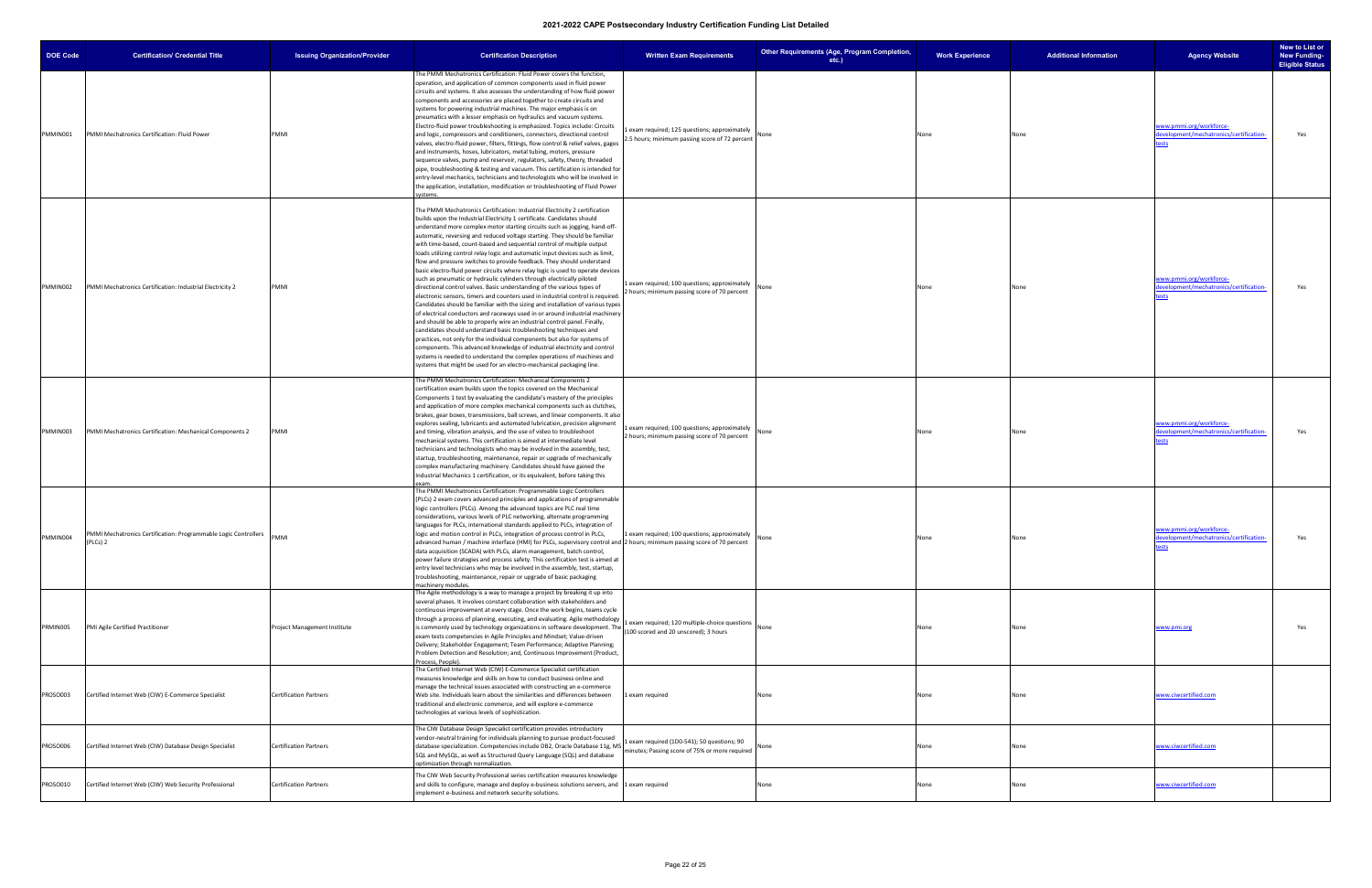| <b>DOE Code</b> | <b>Certification/ Credential Title</b>                        | <b>Issuing Organization/Provider</b>                  | <b>Certification Description</b>                                                                                                                                                                                                                                                                                                                                                                                                                                                                                                                                                                                                                                                                                                                                                                                     | <b>Written Exam Requirements</b>                                                                | Other Requirements (Age, Program Completion,<br>etc.)                                                                                                                                                                                                                                                  | <b>Work Experience</b> | <b>Additional Information</b> | <b>Agency Website</b>                                                                                            | New to List or<br><b>New Funding-</b><br><b>Eligible Status</b> |
|-----------------|---------------------------------------------------------------|-------------------------------------------------------|----------------------------------------------------------------------------------------------------------------------------------------------------------------------------------------------------------------------------------------------------------------------------------------------------------------------------------------------------------------------------------------------------------------------------------------------------------------------------------------------------------------------------------------------------------------------------------------------------------------------------------------------------------------------------------------------------------------------------------------------------------------------------------------------------------------------|-------------------------------------------------------------------------------------------------|--------------------------------------------------------------------------------------------------------------------------------------------------------------------------------------------------------------------------------------------------------------------------------------------------------|------------------------|-------------------------------|------------------------------------------------------------------------------------------------------------------|-----------------------------------------------------------------|
| PROSO017        | Certified Internet Web (CIW) JavaScript Specialist            | <b>Certification Partners</b>                         | The Certified Internet Web (CIW) JavaScript Specialist certification measures<br>knowledge and skills on how to use the JavaScript language. Competencies<br>tested include essential principles and practices, debugging and<br>troubleshooting code, control program flow, document object model (DOM),<br>language objects and expressions, custom objects, modify HTML, interactive<br>forms, security issues involving browsers and cookies, libraries and<br>frameworks, interactive Web applications and implementing Web<br>application programming interfaces.                                                                                                                                                                                                                                              | exam required                                                                                   | None                                                                                                                                                                                                                                                                                                   | None                   | None                          | www.ciwcertified.com                                                                                             |                                                                 |
| PROSO019        | Certified Internet Web (CIW) Perl Specialist                  | <b>Certification Partners</b>                         | The Certified Internet Web (CIW) Perl Specialist certification measures<br>knowledge and skills to utilize the Perl programming language including Perl<br>syntax, the basics of using regular expression, how to use Perl data types,<br>and how to access and manipulate files.                                                                                                                                                                                                                                                                                                                                                                                                                                                                                                                                    | 1 exam required                                                                                 | None                                                                                                                                                                                                                                                                                                   | None                   | None                          | www.ciwcertified.com                                                                                             |                                                                 |
| PROSO021        | Certified Internet Web (CIW) Web Design Professional          | <b>Certification Partners</b>                         | The Certified Internet Web (CIW) Web Design Professional certification<br>requires individuals to prove their understanding in the areas of web site<br>design and e-commerce. Individuals must be able to develop and maintain<br>web sites using authoring and scripting languages, create content and digital and CIW E-Commerce Specialist)<br>media, and employ standards and technologies for business-to-business and<br>business-to-consumer e-commerce web sites.                                                                                                                                                                                                                                                                                                                                           | 2 exams required (CIW Web Design Specialist                                                     | None                                                                                                                                                                                                                                                                                                   | None                   | None                          | www.ciwcertified.com                                                                                             |                                                                 |
| PROSO022        | Certified Internet Web (CIW) Web Design Specialist            | <b>Certification Partners</b>                         | The Certified Internet Web (CIW) Web Design Specialist certification<br>measures knowledge and skills in how to design and publish web sites.<br>General topics include web site development essentials (such as the site<br>development process, customer expectations, and ethical and legal issues in<br>web development), web design elements (such as aesthetics, the site user's<br>experience, navigation, usability and accessibility), Basic web technologies<br>(such as basic Hypertext Markup Language [HTML], Extensible HTML<br>[XHTML] and extended technologies, image files, GUI site development<br>applications, site publishing and maintenance) and advanced web<br>technologies (such as multimedia and plug-in technologies, client-side and<br>server-side technologies, and web databases). | 1 exam required                                                                                 | None                                                                                                                                                                                                                                                                                                   | None                   | None                          | www.ciwcertified.com                                                                                             |                                                                 |
| <b>PROSO023</b> | Certified Internet Web (CIW) Web Development Professional     | <b>Certification Partners</b>                         | The CIW Web Development Professional certification measures knowledge<br>and skills in front-end scripting language, a back-end programming language Perl Specialist, and CIW Database Design<br>and the skills to integrate with a database.                                                                                                                                                                                                                                                                                                                                                                                                                                                                                                                                                                        | 3 exams required (CIW JavaScript Specialist, CIW<br>Specialist)                                 | None                                                                                                                                                                                                                                                                                                   | None                   | None                          | vww.ciwcertified.com                                                                                             |                                                                 |
| PROSO026        | Certified Internet Web (CIW) Web Security Specialist          | <b>Certification Partners</b>                         | The Certified Internet Web (CIW) Web Security Specialist certification<br>measures knowledge and skills to secure networks from unauthorized<br>activity including security principles, such as establishing an effective security 1 exam required<br>policy, and about the different types of hacker activities that individuals in<br>this field are most likely to encounter.                                                                                                                                                                                                                                                                                                                                                                                                                                     |                                                                                                 | None                                                                                                                                                                                                                                                                                                   | None                   | None                          | www.ciwcertified.com                                                                                             |                                                                 |
| PROSO027        | Certified Internet Web (CIW) Advanced HTML5 & CSS3 Specialist | <b>Certification Partners</b>                         | The CIW Advanced HTML5 and CSS3 Specialist certification tests essential<br>HTML5, Cascading Style Sheets (CSS) and JavaScript knowledge. These<br>technologies, known as the Web development trifecta, provide Web pages<br>that easily adapt to smartphones, tablets, gaming devices and smart TVs, and<br>traditional PCs.                                                                                                                                                                                                                                                                                                                                                                                                                                                                                        | exams required (CIW Advanced HTML5 and<br>CSS3 Specialist)                                      | None                                                                                                                                                                                                                                                                                                   | None                   | None                          | www.ciwcertified.com                                                                                             |                                                                 |
| PROSO030        | Certified Internet Web (CIW) Data Analyst Specialist          | <b>Certification Partners</b>                         | The Data Analyst Specialist certification exam tests knowledge in data<br>analysis fundamentals, big data, working with data sources, tools for<br>capturing and analyzing data, and analyzing and reporting data.                                                                                                                                                                                                                                                                                                                                                                                                                                                                                                                                                                                                   | 1 exam required (1D0-622); 48 questions; 75<br>minutes; passing score of 75% or more required   | √one                                                                                                                                                                                                                                                                                                   | None                   | None                          | <u>vww.ciwcertified.com/ciw-certifications</u>                                                                   | Yes                                                             |
| PTCBD001        | Pharmacy Technician                                           | Pharmacy Technician Certification Board               | The Pharmacy Technician certification measures knowledge and skills<br>needed to assist pharmacists to prepare and dispense prescriptions.                                                                                                                                                                                                                                                                                                                                                                                                                                                                                                                                                                                                                                                                           | 1 exam required; 90 multiple choice questions;<br>110 minutes                                   | Individuals must have a high school diploma or GED; no<br>felony convictions; no drug or pharmacy related<br>convictions, no restriction or admission of misconduct or<br>violation of regulation by any State Board of Pharmacy.                                                                      |                        | None                          | <u>vww.ptcb.org</u>                                                                                              |                                                                 |
| REDHT002        | Red Hat Certified System Administrator (RHCSA) Certification  | Red Hat                                               | The performance-based Red Hat Certified System Administrator (RHCSA)<br>exam tests knowledge in areas of system administration common across a<br>wide range of environments and deployment scenarios. The skills tested in<br>this exam are the foundation for system administration across all Red Hat <sup>®</sup> duration is 2.5 - 4 hours.<br>products.                                                                                                                                                                                                                                                                                                                                                                                                                                                        | 1 exam required (EX200). Exam is a hands-on,<br>practical exam requiring real-world tasks. Exam | Candidates should have either taken Red Hat System<br>Administration I (RH124) and Red Hat System<br>Administration II (RH134) or the RHCSA Rapid Track course<br>(RH199) that combines those courses, or have comparable<br>work experience as a system administrator on Red Hat<br>Interprise Linux. | None                   | None                          | ttps://www.redhat.com/en/services/train<br>ng/ex200-red-hat-certified-system-<br><u>administrator-rhcsa-exam</u> |                                                                 |
| SMACA001        | ndustry 4.0 Controls Systems Specialist                       | Smart Automation Certification Alliance (SACA)        | The Industry 4.0 Control Systems Specialist certification prepares individuals<br>to succeed as controls technicians in modern production environments that<br>use Industry 4.0 technologies. In this role, individuals will install,<br>troubleshoot, repair and maintain industrial control systems using sensors,<br>programmable controllers and variable frequency drives.                                                                                                                                                                                                                                                                                                                                                                                                                                      | 1 written exam and 1 performance based<br>assessment are required                               | None                                                                                                                                                                                                                                                                                                   | None                   | None                          | ittps://www.saca.org/                                                                                            | Yes                                                             |
| SMACA002        | Industry 4.0 Electrical Systems Specialist                    | Smart Automation Certification Alliance (SACA)        | The Industry 4.0 Electrical Systems Specialist certification prepares<br>individuals to succeed as industrial electricians in modern production<br>environments that use Industry 4.0 technologies. In this role, individuals will<br>install, troubleshoot, repair and maintain industrial electrical circuits and<br>electric motor systems.                                                                                                                                                                                                                                                                                                                                                                                                                                                                       | written exam and 1 performance based<br>assessment are required                                 | √one                                                                                                                                                                                                                                                                                                   | None                   | None                          | ittps://www.saca.org/                                                                                            | Yes                                                             |
| SMACA003        | ndustry 4.0 Electro-Fluid Power Systems Specialist            | Smart Automation Certification Alliance (SACA)        | The Industry 4.0 Electro-Fluid Power Systems Specialist certification prepares<br>individuals to succeed as electro-fluid power technicians in modern<br>production environments that use Industry 4.0 technologies. In this role,<br>individuals will install, troubleshoot, repair and maintain industrial solenoid-<br>operated hydraulic and pneumatic systems.                                                                                                                                                                                                                                                                                                                                                                                                                                                  | 1 written exam and 1 performance based<br>ssessment are required                                | None                                                                                                                                                                                                                                                                                                   | None                   | None                          | ittps://www.saca.org/                                                                                            | Yes                                                             |
| SMACA004        | Industry 4.0 Instrumentation Specialist                       | Smart Automation Certification Alliance (SACA)        | The Industry 4.0 Instrumentation Specialist certification prepares individuals<br>to succeed as instrumentation technicians in modern production<br>environments that use Industry 4.0 technologies. In this role, individuals will 1 written exam and 1 performance based<br>install, troubleshoot, repair and maintain instrumentation and control<br>systems using transducers, transmitters, and PID controllers used to control<br>flow, pressure, temperature and pressure of industrial fluid processes.                                                                                                                                                                                                                                                                                                      | assessment are required                                                                         | None                                                                                                                                                                                                                                                                                                   | None                   | None                          | <u>nttps://www.saca.org/</u>                                                                                     | Yes                                                             |
| SMACA005        | Industry 4.0 Mechanical Systems Specialist                    | <b>Smart Automation Certification Alliance (SACA)</b> | The Industry 4.0 Mechanical Systems Specialist certification prepares<br>individuals to succeed as industrial mechanics in modern production<br>environments that use Industry 4.0 technologies. In this role, individuals will<br>install, troubleshoot, repair and maintain industrial mechanical power<br>transmission systems using belt, chain, shaft coupling and gear power<br>transmission methods.                                                                                                                                                                                                                                                                                                                                                                                                          | 1 written exam and 1 performance based<br>assessment are required                               | None                                                                                                                                                                                                                                                                                                   | None                   | None                          | https://www.saca.org/                                                                                            | Yes                                                             |
| SMACA006        | Industry 4.0 Network Systems Specialist                       | Smart Automation Certification Alliance (SACA)        | The Industry 4.0 Network Systems Specialist certification prepares individuals<br>to succeed as technicians supporting networked Industry 4.0 automation<br>systems. In this role, individuals will install, program, troubleshoot, monitor<br>and maintain networked automation systems using Ethernet networks, smart<br>sensors, controllers, data analytics software and automated machines.                                                                                                                                                                                                                                                                                                                                                                                                                     | written exam and 1 performance based<br>assessment are required                                 | None                                                                                                                                                                                                                                                                                                   | None                   | None                          | https://www.saca.org/                                                                                            | Yes                                                             |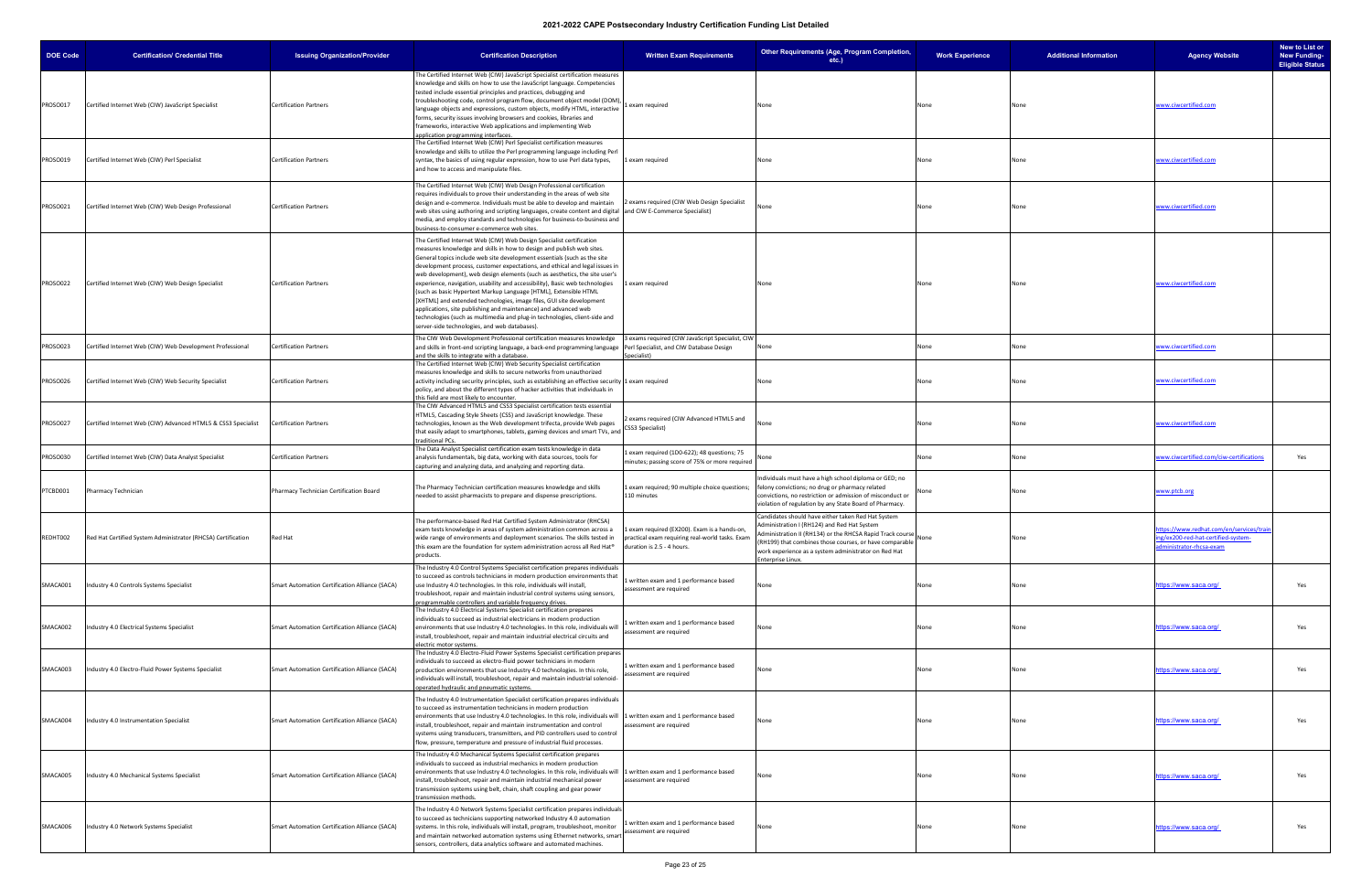| <b>DOE Code</b> | <b>Certification/ Credential Title</b>                       | <b>Issuing Organization/Provider</b>                  | <b>Certification Description</b>                                                                                                                                                                                                                                                                                                                                                                                                                                                                                                                                                                                                                                                                                                                                                                                                                                                           | <b>Written Exam Requirements</b>                                                                                                      | Other Requirements (Age, Program Completion,<br>$etc.$ )                                                                                                                                                                                                                                                                                                    | <b>Work Experience</b>                                                                                                                                                                                                                                | <b>Additional Information</b>                                                                                                           | <b>Agency Website</b>                                                                                                       | New to List or<br><b>New Funding-</b><br><b>Eligible Status</b> |
|-----------------|--------------------------------------------------------------|-------------------------------------------------------|--------------------------------------------------------------------------------------------------------------------------------------------------------------------------------------------------------------------------------------------------------------------------------------------------------------------------------------------------------------------------------------------------------------------------------------------------------------------------------------------------------------------------------------------------------------------------------------------------------------------------------------------------------------------------------------------------------------------------------------------------------------------------------------------------------------------------------------------------------------------------------------------|---------------------------------------------------------------------------------------------------------------------------------------|-------------------------------------------------------------------------------------------------------------------------------------------------------------------------------------------------------------------------------------------------------------------------------------------------------------------------------------------------------------|-------------------------------------------------------------------------------------------------------------------------------------------------------------------------------------------------------------------------------------------------------|-----------------------------------------------------------------------------------------------------------------------------------------|-----------------------------------------------------------------------------------------------------------------------------|-----------------------------------------------------------------|
| SMACA007        | Industry 4.0 Operations Specialist                           | <b>Smart Automation Certification Alliance (SACA)</b> | The Industry 4.0 Operations Specialist certification prepares individuals to<br>succeed as team lead operators in modern production environments that<br>use Industry 4.0 technologies. In this role, individuals will perform automated 1 written exam and 1 performance based<br>machine setup and adjustment, operate and monitor system operation,<br>perform preventive and predictive maintenance and analyze and optimize<br>system operation.                                                                                                                                                                                                                                                                                                                                                                                                                                      | assessment are required                                                                                                               | None                                                                                                                                                                                                                                                                                                                                                        | None                                                                                                                                                                                                                                                  | None                                                                                                                                    | ttps://www.saca.org/                                                                                                        | Yes                                                             |
| SMACA008        | Industry 4.0 Robotics Specialist                             | Smart Automation Certification Alliance (SACA)        | The Industry 4.0 Robotics Specialist certification prepares individuals to<br>succeed as robotics technicians in modern production environments that use 1 written exam and 1 performance based<br>Industry 4.0 technologies. In this role, individuals will install, program, test,<br>interface and maintain industrial robot systems and workcells.                                                                                                                                                                                                                                                                                                                                                                                                                                                                                                                                     | assessment are required                                                                                                               | Vone                                                                                                                                                                                                                                                                                                                                                        | None                                                                                                                                                                                                                                                  | None                                                                                                                                    | ttps://www.saca.org/                                                                                                        | Yes                                                             |
| SMFEN001        | Lean Bronze Certification (LBC)                              | Society of Manufacturing Engineers                    | The Lean Bronze Certification (LBC) certification measures knowledge of<br>basic lean principles and tools, and ability in tactical implementation that<br>drives improvement and shows measurable results.                                                                                                                                                                                                                                                                                                                                                                                                                                                                                                                                                                                                                                                                                | exam required; 150 questions; complete a<br>portfolio that outlines and documents 5 Lean<br>projects and a summary of those projects. | To be eligible to take the LBC requires two academic<br>quarters or equivalent of time spent in the study of Lean.                                                                                                                                                                                                                                          | Minimum 1 year of industry work<br>experience; minimum 6 months<br>of experience of directly related<br>to Lean implementation (total<br>experience must equal 4 years of<br>combined industry experience,<br>Lean experience and academic<br>study). | None                                                                                                                                    | www.sme.org                                                                                                                 |                                                                 |
| SMRPR001        | Certified Maintenance and Reliability Professional (CMRP)    | Society for Maintenance and Reliability Professionals | The Certified Maintenance and Reliability Professional certification measures<br>knowledge and skills for preventive, predictive, and corrective maintenance.<br>CMRPs can perform troubleshooting and analysis, and apply sound<br>maintenance practices in all aspects of their work.                                                                                                                                                                                                                                                                                                                                                                                                                                                                                                                                                                                                    | 1 exam required; 175 multiple choice questions;<br>4 hours                                                                            | Candidates must schedule and take an examination withir<br>six months of the date they make application and are<br>made eligible to sit for it.                                                                                                                                                                                                             | None                                                                                                                                                                                                                                                  | None                                                                                                                                    | vww.smrp.org                                                                                                                |                                                                 |
| SOLID004        | Certified Solidworks Professional - Academic (CSWP-Academic) | Dassault Systems Solidworks Corporation               | The CSWP - Academic certification measures advanced knowledge and skills<br>of engineering design principles and practices focusing on Parts, Assemblies,<br>and Drawings.                                                                                                                                                                                                                                                                                                                                                                                                                                                                                                                                                                                                                                                                                                                 | 1 exam required; 3.5 hours                                                                                                            | None                                                                                                                                                                                                                                                                                                                                                        | None                                                                                                                                                                                                                                                  | Intended for individuals with a minimum of 1 to 2<br>years of SOLIDWORKS experience and advanced<br>knowledge of engineering practices. | www.solidworks.com                                                                                                          |                                                                 |
| SPACE001        | Aerospace Technician                                         | SpaceTec                                              | The Aerospace Technician certification measures knowledge and skills for<br>successful entry level employment of aerospace technicians who<br>manufacture, assemble, service, test, operate, maintain, or repair systems<br>associated with expendable and reusable space launch vehicles, payloads,<br>related laboratories, and ground support equipment.                                                                                                                                                                                                                                                                                                                                                                                                                                                                                                                                | exam required (3 parts: Written, Oral and<br>Practical); 70 questions                                                                 | An individual must meet at least one of the following<br>verifiable criteria to sit for the exam: have a two year<br>technical college program degree; have/had a two year<br>technical military assignment; hold a FAA<br>Airframe/Powerplant certificate; or have two or more<br>years of on the job training and experience in the<br>Aerospace industry | None                                                                                                                                                                                                                                                  | None                                                                                                                                    | <u>www.spacetec.us</u>                                                                                                      |                                                                 |
| TAFOM001        | Certified in Production and Inventory Management (CPIM)      | Association of Supply Chain Management (ASCM)         | The Certified in Production and Inventory Management (CPIM) certification<br>measures knowledge and skills in the latest production and inventory<br>management techniques and trends, including production planning,<br>materials and capacity requirements planning, just in time, and systems and<br>technologies.                                                                                                                                                                                                                                                                                                                                                                                                                                                                                                                                                                      | 5 exams required                                                                                                                      | None                                                                                                                                                                                                                                                                                                                                                        | None                                                                                                                                                                                                                                                  | None                                                                                                                                    | <u>vww.apics.org</u>                                                                                                        |                                                                 |
| USINS003        | Advanced Unmanned Safety: Level 2                            | Unmanned Safety Institute                             | The Advanced Unmanned Safety: Level 2 certification tests competencies in<br>professional aviation safety and operations; the implementation of the four<br>pillars of a safety management system; the processes and tools for capturing<br>and mitigating risk in unmanned operations; continuous improvement<br>programs as they relate to unmanned operations; and safety promotion<br>within unmanned aviation.                                                                                                                                                                                                                                                                                                                                                                                                                                                                        | 1 exam required; 70 questions; 120 minutes                                                                                            | None                                                                                                                                                                                                                                                                                                                                                        | None                                                                                                                                                                                                                                                  | None                                                                                                                                    | ttps://www.unmannedsafetyinstitute.org<br>advanced-safety-certification-12                                                  |                                                                 |
| USINS004        | Advanced Unmanned System Operations (AUSO) Flight            | <b>Unmanned Safety Institute</b>                      | The Advanced Unmanned System Operations (AUSO) Flight certification tests<br>competencies in unmanned aviation safety operations; flight risk assessment;<br>practical test standards; the ability to perform safely in reaction to simulated<br>emergencies; decision making in flight; the ability to follow checklists and<br>procedures; professional and safe attitudes in the operation of unmanned<br>ystems; and unmanned aircraft systems.                                                                                                                                                                                                                                                                                                                                                                                                                                        | exam required: AUSO Flight and Systems Exam None                                                                                      |                                                                                                                                                                                                                                                                                                                                                             | None                                                                                                                                                                                                                                                  | None                                                                                                                                    | <u>ttps://www.youracclaim.com/org/unmar</u><br>ed-safety-institute/badge/advanced-<br>nmanned-system-operations-auso-flight |                                                                 |
| USINS005        | Advanced Unmanned System Operations (AUSO) Ground            | Unmanned Safety Institute                             | The Advanced Unmanned System Operations (AUSO) Ground certification<br>exam tests competencies in unmanned aviation safety to unmanned<br>operations; pre-flight risk assessments; aircraft systems; checklist procedures 1 exam required: AUSO Ground and Systems<br>and proficiency through simulation; safety analysis for new locations;<br>nergency response maneuvers and procedures; datalink configurations;<br>and the use of safety features on aircraft.                                                                                                                                                                                                                                                                                                                                                                                                                        | Exam                                                                                                                                  | None                                                                                                                                                                                                                                                                                                                                                        | None                                                                                                                                                                                                                                                  | None                                                                                                                                    | <u>ttps://www.youracclaim.com/org/unma</u><br>ed-safety-institute/badge/advanced-<br>nmanned-system-operations-auso-        |                                                                 |
| VMWRE004        | VMware Certified Professional - Data Center Virtualization   | VMWare                                                | VMware Certified Professional - Data Center Virtualization certification<br>measures users' skill level in implementing, managing and installing virtual<br>data center environments using best practices.                                                                                                                                                                                                                                                                                                                                                                                                                                                                                                                                                                                                                                                                                 | exam, 70 questions, 105 minutes                                                                                                       | Must attend one training course at an authorized training<br>center and pass the vSphere 6 or 6.5 Foundations Exam.                                                                                                                                                                                                                                         | one                                                                                                                                                                                                                                                   | None                                                                                                                                    | ttps://mylearn.vmware.com/mgrReg/plan<br>cfm?plan=101013&ui=www_cert                                                        |                                                                 |
| YAMAH001        | Yamaha Marine Maintenance Certification: Inline              | Yamaha                                                | The Yamaha Marine Maintenance Certification: Inline requires candidates to<br>understand and apply concepts of marine engine repair techniques based on<br>acquired knowledge and experience. Candidates demonstrate the ability to<br>associate the servicing and repair requirements with specific marine engines.<br>Assessed competencies include compression tests, pressure tests, removing<br>and reinstalling lower units and draining and refilling lower unit gear<br>lubricant on marine engines. Individuals are examined on their<br>comprehension of inspecting and replacing marine batteries, spark plugs,<br>spark plug wires, ignition coils, thermostats, timing belts, propellers, water<br>pumps, anodes and the fuel filter and pump on marine engines. Candidates<br>understand how to inspect and adjust valve clearance and throttle cables on<br>marine engines. |                                                                                                                                       | 1 exam required; 50 questions; multiple-choice, Candidates are required to complete a minimum of 150<br>fill in the blank, and true or false questions; 120 hours of marine-service instruction OR have a minimum of None<br>minutes; minimum passing score of 80 percent two years of experience in the field as a marine technician.                      |                                                                                                                                                                                                                                                       | None                                                                                                                                    | ittps://www.yamaha-<br>lealers.com/techhub/marine/#                                                                         | Yes                                                             |
| YAMAH002        | Yamaha Marine Maintenance Certification: Mid-Range           | Yamaha                                                | The Yamaha Marine Maintenance Certification: Mid-Range requires<br>candidates to understand and apply concepts of marine engine repair<br>techniques based on acquired knowledge and experience. Candidates<br>demonstrate the ability to associate the servicing and repair requirements<br>with specific marine engines. Assessed competencies include compression<br>tests, pressure tests, power, and manual tilt functions, removing and<br>reinstalling lower units, and draining and refilling lower unit gear lubricant on<br>marine engines. Individuals are examined on their comprehension of<br>inspecting and replacing anodes, water pumps, fuel filters and pumps,<br>marine batteries, thermostats, timing belts, and propellers on marine<br>engines. Candidates understand how to inspect and adjust valve clearance<br>and throttle cables on marine engines.           |                                                                                                                                       | 1 exam required; 50 questions; multiple-choice, Candidates are required to complete a minimum of 150<br>fill in the blank, and true or false questions; 120   hours of marine-service instruction OR have a minimum of None<br>minutes; minimum passing score of 80 percent   two years of experience in the field as a marine technician.                  |                                                                                                                                                                                                                                                       | None                                                                                                                                    | <u>ttps://www.yamaha-</u><br>lealers.com/techhub/marine/#                                                                   | Yes                                                             |